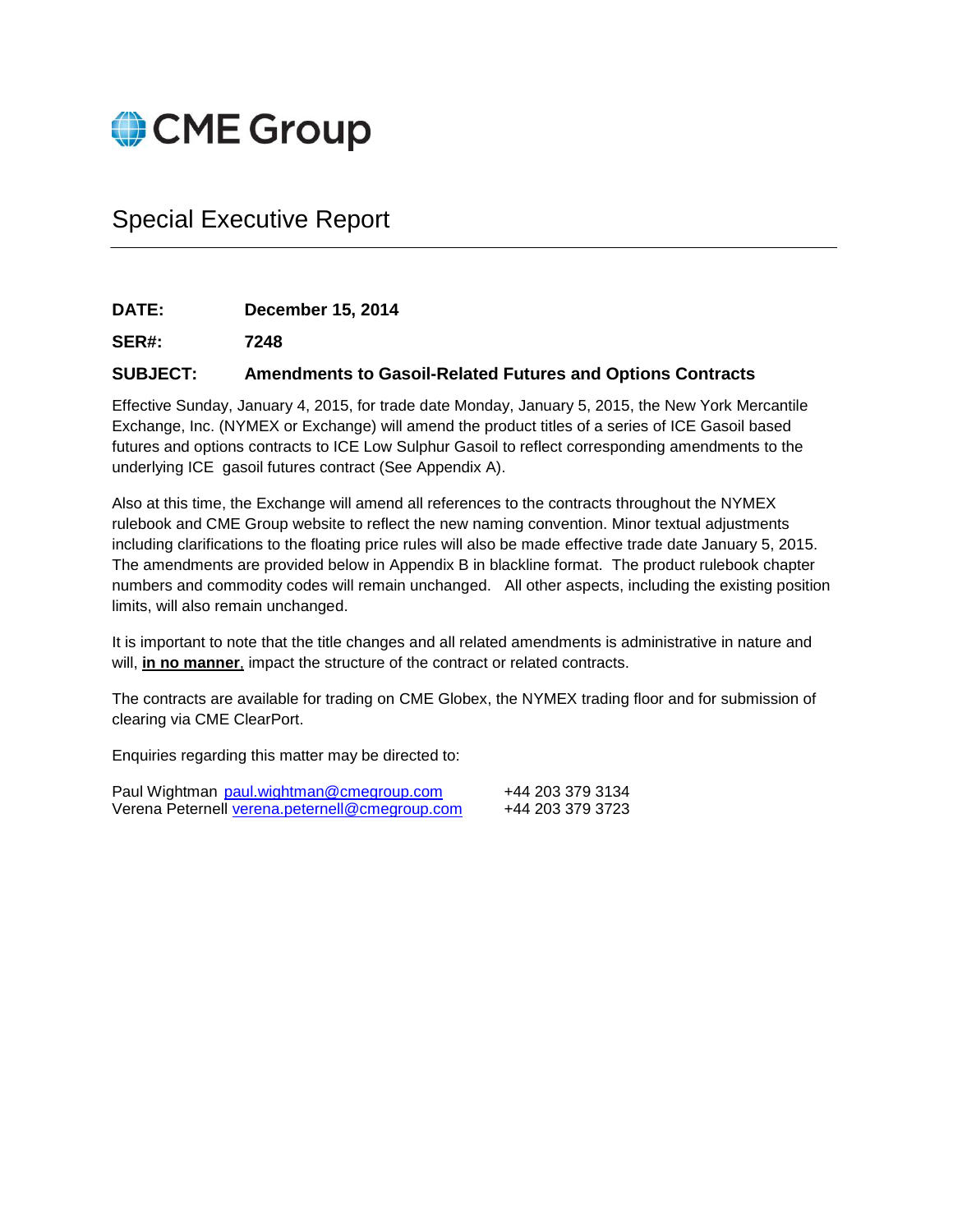## **Appendix A**

# **NYMEX Gasoil-Related Futures and Options Contracts Contracts**

| <b>NYMEX</b><br><b>Rule</b><br>Chapter | Clearing<br>code | <b>Current Product Name</b>                                                     | <b>New Product Name</b>                                                                 |
|----------------------------------------|------------------|---------------------------------------------------------------------------------|-----------------------------------------------------------------------------------------|
| 143                                    | GOC              | <b>Gasoil Crack Spread</b><br>(1000mt) Financial Futures                        | Low Sulphur Gasoil Crack<br>Spread (1000mt) Financial<br><b>Futures</b>                 |
| 231                                    | <b>UCM</b>       | Mini ULSD 10ppm Cargoes<br>CIF MED (Platts) vs. Gasoil<br><b>Futures</b>        | Mini ULSD 10ppm Cargoes<br>CIF MED (Platts) vs. Low<br><b>Sulphur Gasoil Futures</b>    |
| 232                                    | <b>MJC</b>       | Mini European Jet Kero<br>Cargoes CIF NWE (Platts) vs.<br><b>Gasoil Futures</b> | Mini European Jet Kero<br>Cargoes CIF NWE (Platts) vs.<br>Low Sulphur Gasoil Futures    |
| 233                                    | <b>MJB</b>       | Mini European Jet Kero<br>Barges FOB Rdam (Platts)<br>vs. Gasoil Futures        | Mini European Jet Kero<br>Barges FOB Rdam (Platts) vs.<br>Low Sulphur Gasoil Futures    |
| 234                                    | <b>MGN</b>       | Mini ULSD 10ppm Cargoes<br>CIF NWE (Platts) vs. Gasoil<br><b>Futures</b>        | Mini ULSD 10ppm Cargoes<br>CIF NWE (Platts) vs. Low<br><b>Sulphur Gasoil Futures</b>    |
| 235                                    | <b>MGF</b>       | Mini Gasoil 0.1 Cargoes CIF<br>NWE (Platts) vs. Gasoil<br><b>Futures</b>        | Mini Gasoil 0.1 Cargoes CIF<br>NWE (Platts) vs. Low Sulphur<br><b>Gasoil Futures</b>    |
| 417                                    | 1 <sub>V</sub>   | Jet Aviation Fuel Cargoes<br>FOB MED (Platts) vs. Gasoil<br><b>Futures</b>      | Jet Aviation Fuel Cargoes FOB<br>MED (Platts) vs. Low Sulphur<br><b>Gasoil Futures</b>  |
| 473                                    | 8W               | Gasoil 0.1 Cargoes CIF MED<br>(Platts) vs. Gasoil BALMO<br><b>Futures</b>       | Gasoil 0.1 Cargoes CIF MED<br>(Platts) vs. Low Sulphur Gasoil<br><b>BALMO Futures</b>   |
| 474                                    | 7V               | ULSD 10ppm CIF MED<br>(Platts) vs. Gasoil BALMO<br><b>Futures</b>               | ULSD 10ppm CIF MED<br>(Platts) vs. Low Sulphur Gasoil<br><b>BALMO Futures</b>           |
| 475                                    | 6V               | Gasoil 0.1 Barges FOB Rdam<br>(Platts) vs. Gasoil BALMO<br><b>Futures</b>       | Gasoil 0.1 Barges FOB Rdam<br>(Platts) vs. Low Sulphur Gasoil<br><b>BALMO Futures</b>   |
| 476                                    | 4V               | Gasoil 0.1 Cargoes CIF NWE<br>(Platts) vs. Gasoil BALMO<br><b>Futures</b>       | Gasoil 0.1 Cargoes CIF NWE<br>(Platts) vs. Low Sulphur Gasoil<br><b>BALMO Futures</b>   |
| 477                                    | 3V               | ULSD 10ppm Cargoes CIF<br>NWE (Platts) vs. Gasoil<br><b>BALMO Futures</b>       | ULSD 10ppm Cargoes CIF<br>NWE (Platts) vs. Low Sulphur<br><b>Gasoil BALMO Futures</b>   |
| 478                                    | 7X               | Diesel 10ppm Barges FOB<br>Rdam (Platts) vs. Gasoil<br><b>BALMO Futures</b>     | Diesel 10ppm Barges FOB<br>Rdam (Platts) vs. Low Sulphur<br><b>Gasoil BALMO Futures</b> |
| 479                                    | 6X               | Jet Fuel Cargoes CIF NWE<br>(Platts) vs. Gasoil BALMO<br><b>Futures</b>         | Jet Fuel Cargoes CIF NWE<br>(Platts) vs. Low Sulphur Gasoil<br><b>BALMO Futures</b>     |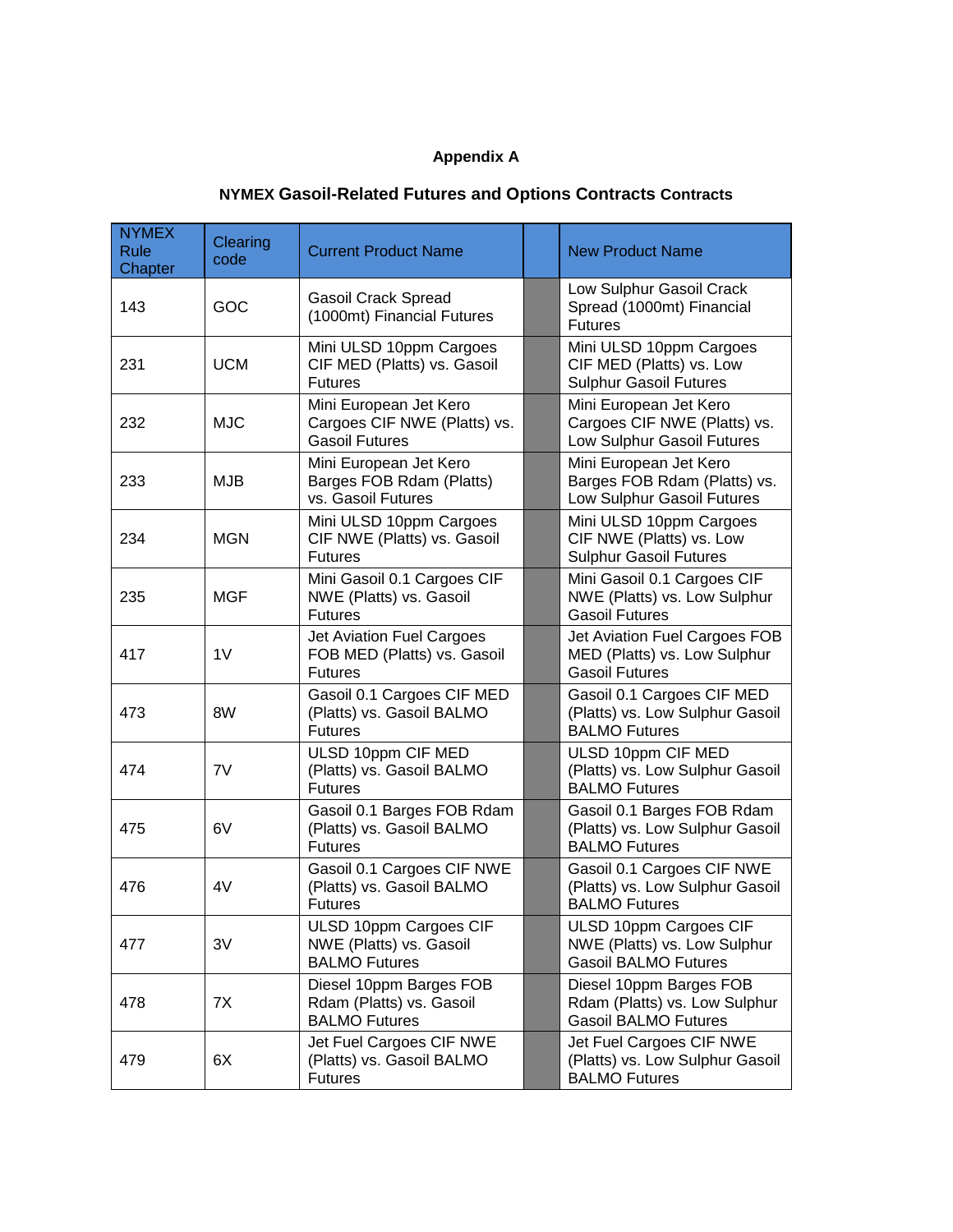| 480  | 9Q             | Jet Fuel Barges FOB Rdam<br>(Platts) vs. Gasoil BALMO<br><b>Futures</b>  | Jet Fuel Barges FOB Rdam<br>(Platts) vs. Low Sulphur Gasoil<br><b>BALMO Futures</b>  |
|------|----------------|--------------------------------------------------------------------------|--------------------------------------------------------------------------------------|
| 482  | U9             | <b>Gasoil BALMO Futures</b>                                              | Low Sulphur Gasoil BALMO<br><b>Futures</b>                                           |
| 531  | QA             | <b>Gasoil Mini Financial Futures</b>                                     | Low Sulphur Gasoil Mini<br><b>Financial Futures</b>                                  |
| 533  | <b>WQ</b>      | Gasoil 0.1 Barges FOB Rdam<br>(Platts) vs. Gasoil Futures                | Gasoil 0.1 Barges FOB Rdam<br>(Platts) vs. Low Sulphur Gasoil<br><b>Futures</b>      |
| 535  | <b>WT</b>      | Gasoil 0.1 Cargoes FOB<br>NWE (Platts) vs. Gasoil<br><b>Futures</b>      | Gasoil 0.1 Cargoes FOB NWE<br>(Platts) vs. Low Sulphur Gasoil<br><b>Futures</b>      |
| 537  | TU             | Gasoil 0.1 Cargoes CIF NWE<br>(Platts) vs. Gasoil Futures                | Gasoil 0.1 Cargoes CIF NWE<br>(Platts) vs. Low Sulphur Gasoil<br><b>Futures</b>      |
| 539  | <b>TP</b>      | ULSD 10ppm Cargoes CIF<br>NWE (Platts) vs. Gasoil<br><b>Futures</b>      | ULSD 10ppm Cargoes CIF<br>NWE (Platts) vs. Low Sulphur<br><b>Gasoil Futures</b>      |
| 547  | Z <sub>5</sub> | Gasoil 0.1 Cargoes CIF MED<br>(Platts) vs. Gasoil Futures                | Gasoil 0.1 Cargoes CIF MED<br>(Platts) vs. Low Sulphur Gasoil<br><b>Futures</b>      |
| 549  | Z7             | ULSD 10ppm CIF MED<br>(Platts) vs. Gasoil Futures                        | ULSD 10ppm CIF MED<br>(Platts) vs. Low Sulphur Gasoil<br><b>Futures</b>              |
| 552  | <b>GXA</b>     | European Gasoil Calendar<br>Spread Option (One Month)                    | European Low Sulphur Gasoil<br>Calendar Spread Options (One<br>Month)                |
| 552  | <b>GXB</b>     | European Gasoil Calendar<br>Spread Option (Two Month)                    | European Low Sulphur Gasoil<br>Calendar Spread Option (Two<br>Month)                 |
| 552  | <b>GXC</b>     | European Gasoil Calendar<br>Spread Option (Three Month)                  | European Low Sulphur Gasoil<br><b>Calendar Spread Option</b><br>(Three Month)        |
| 552  | <b>GXM</b>     | European Gasoil Calendar<br>Spread Option (Six Month)                    | European Low Sulphur Gasoil<br><b>Calendar Spread Option (Six</b><br>Month)          |
| 552  | GXZ            | European Gasoil Calendar<br><b>Spread Option (Twelve</b><br>Month)       | European Low Sulphur Gasoil<br><b>Calendar Spread Option</b><br>(Twelve Month)       |
| 561  | BG             | European Gasoil (1000mt)<br><b>Bullet Futures</b>                        | European Low Sulphur Gasoil<br>(1000mt) Bullet Futures                               |
| 710  | GZ             | European Gasoil Brent Crack<br><b>Spread Futures</b>                     | European Low Sulphur Gasoil<br><b>Brent Crack Spread Futures</b>                     |
| 712  | 7F             | European Gasoil (100mt)<br><b>Bullet Futures</b>                         | European Low Sulphur Gasoil<br>(100mt) Bullet Futures                                |
| 710A | 3U             | European Gasoil Brent Crack<br>Spread Average Price Option               | European Low Sulphur Gasoil<br><b>Brent Crack Spread Average</b><br>Price Option     |
| 718  | EТ             | European Diesel 10 ppm<br>Barges FOB Rdam (Platts)<br>vs. Gasoil Futures | European Diesel 10 ppm<br>Barges FOB Rdam (Platts) vs.<br>Low Sulphur Gasoil Futures |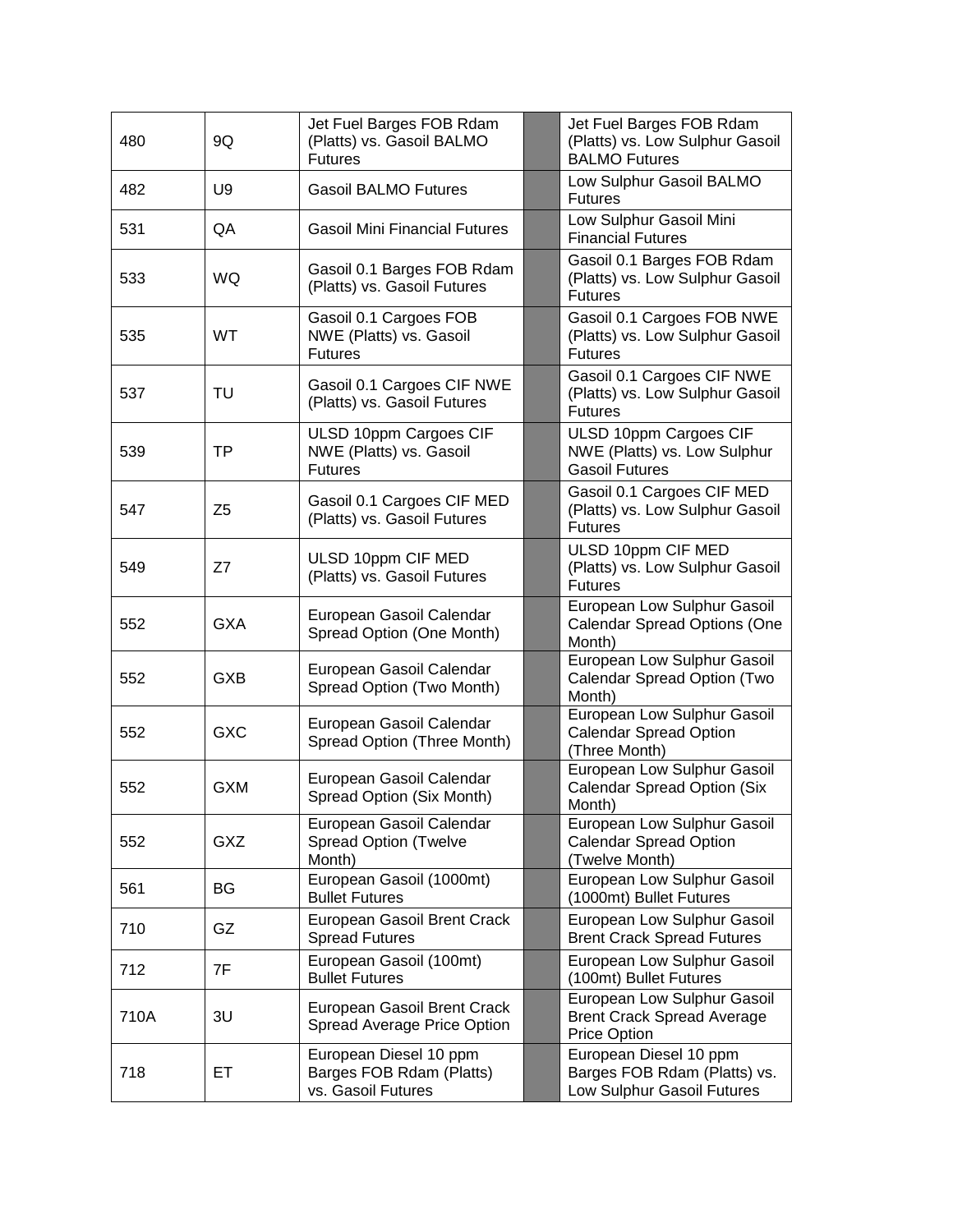| 722  | <b>JC</b>  | Jet Cargoes CIF NWE<br>(Platts) vs. Gasoil Futures                                   | Jet Cargoes CIF NWE (Platts)<br>vs. Low Sulphur Gasoil<br><b>Futures</b>                                   |
|------|------------|--------------------------------------------------------------------------------------|------------------------------------------------------------------------------------------------------------|
| 723  | <b>JR</b>  | Jet Barges FOB Rdam<br>(Platts) vs. Gasoil Futures                                   | Jet Barges FOB Rdam (Platts)<br>vs. Low Sulphur Gasoil<br><b>Futures</b>                                   |
| 724  | GA         | Singapore Gasoil (Platts) vs.<br><b>Gasoil Futures</b>                               | Singapore Gasoil (Platts) vs.<br>Low Sulphur Gasoil Futures                                                |
| 728  | <b>GX</b>  | European Gasoil Financial<br><b>Futures</b>                                          | European Low Sulphur Gasoil<br><b>Financial Futures</b>                                                    |
| 737  | <b>MUD</b> | Mini European Diesel 10 ppm<br>Barges FOB Rdam (Platts)<br>vs. Gasoil Futures        | Mini European Diesel 10 ppm<br>Barges FOB Rdam (Platts) vs.<br>Low Sulphur Gasoil Futures                  |
| 745  | <b>MGB</b> | Mini Gasoil 0.1 Barges FOB<br>Rdam (Platts) vs. Gasoil<br><b>Futures</b>             | Mini Gasoil 0.1 Barges FOB<br>Rdam (Platts) vs. Low Sulphur<br><b>Gasoil Futures</b>                       |
| 747  | F8         | European-Style Gasoil Option                                                         | European-Style Low Sulphur<br><b>Gasoil Option</b>                                                         |
| 748  | F7         | Gasoil Average Price Option                                                          | Low Sulphur Gasoil Average<br><b>Price Option</b>                                                          |
| 1056 | <b>IGE</b> | Gasoil (Euro-denominated)<br><b>Financial Futures</b>                                | Low Sulphur Gasoil (Euro-<br>denominated) Financial<br><b>Futures</b>                                      |
| 1059 | <b>MUL</b> | Mini ULSD 10ppm Cargoes<br>CIF NWE (Platts) vs Gasoil<br>(Euro-denominated) Futures  | Mini ULSD 10ppm Cargoes<br>CIF NWE (Platts) vs Low<br>Sulphur Gasoil (Euro-<br>denominated) Futures        |
| 1060 | <b>MGG</b> | Mini Gasoil 0.1 Cargoes CIF<br>NWE (Platts) vs. Gasoil<br>(Euro-denominated) Futures | Mini Gasoil 0.1 Cargoes CIF<br>NWE (Platts) vs. Low Sulphur<br>Gasoil (Euro-denominated)<br><b>Futures</b> |
| 1148 | <b>FBT</b> | FAME 0 Biodiesel FOB Rdam<br>(Argus) (RED Compliant) vs.<br><b>Gasoil Futures</b>    | FAME 0 Biodiesel FOB Rdam<br>(Argus) (RED Compliant) vs.<br>Low Sulphur Gasoil Futures                     |
| 1150 | <b>BFR</b> | RME Biodiesel FOB Rdam<br>(Argus) (RED Compliant) vs.<br><b>Gasoil Futures</b>       | RME Biodiesel FOB Rdam<br>(Argus) (RED Compliant) vs.<br>Low Sulphur Gasoil Futures                        |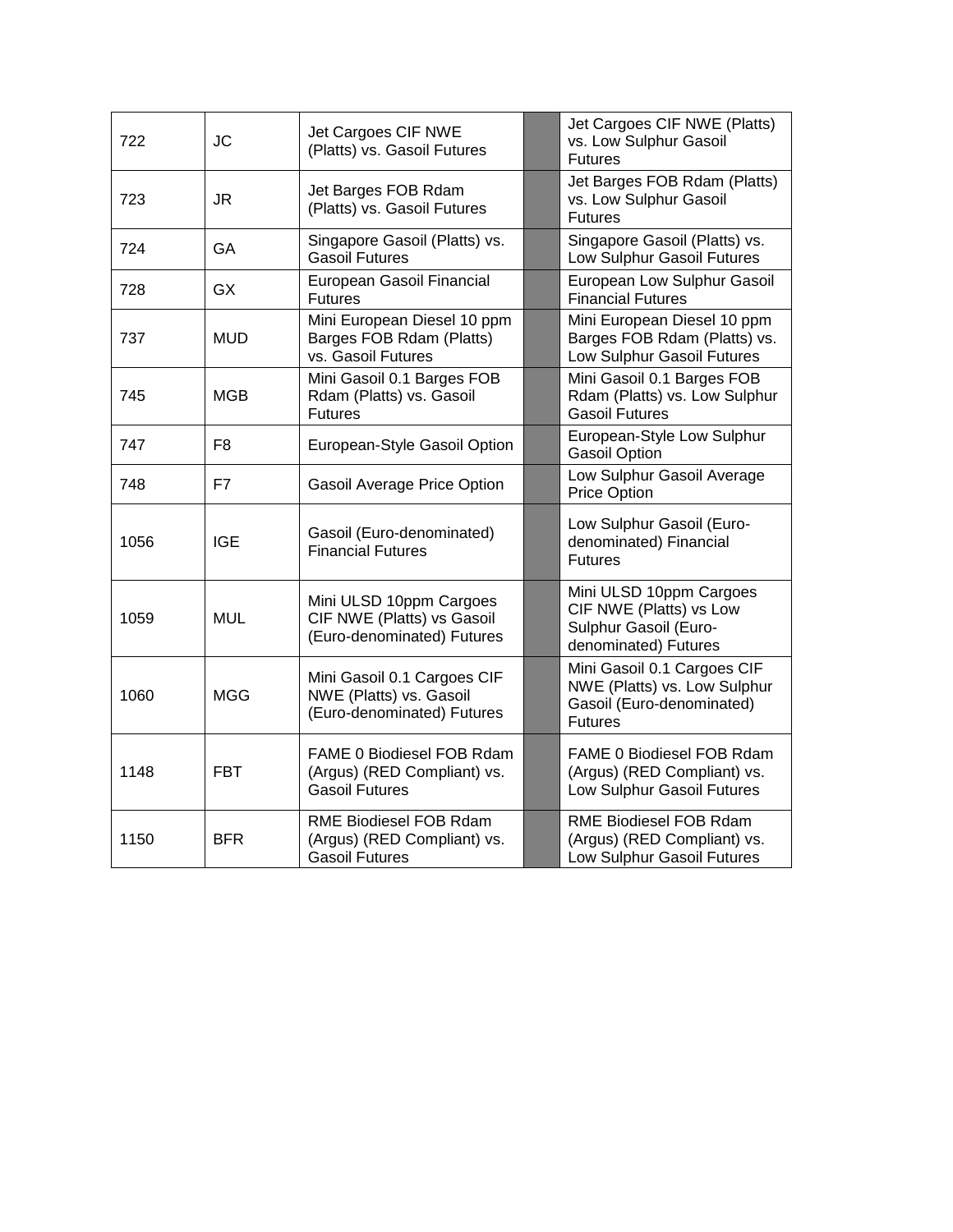### **Appendix B**

#### **NYMEX Rulebook Amendments**

**(Bold/underline** indicates addition; strikethrough indicates deletion)

## **Chapter 143 Low Sulphur Gasoil Crack Spread (1000mt) Financial Futures**

### 143.02. FLOATING PRICE

The Floating Price for each contract month up to and including the December 2014 contract month is equal to the arithmetic average of the ICE Gasoil Futures first nearby contract settlement price minus the ICE Brent Crude Oil Futures first nearby contract settlement price for each business day during the contract month (using Non-common pricing). The Floating Price for each contract month for January 2015 and beyond is equal to the arithmetic average of the ICE Low Sulphur Gasoil Futures first nearby contract settlement price minus the ICE Brent Crude Oil Futures first nearby contract settlement price for each business day during the contract month (using Non-common pricing). The settlement price of the first nearby Brent Crude Oil Futures contract month will be used except on the last day of trading for the expiring Brent Crude Oil Futures contract when the settlement price of the second nearby contract month will be used. For purposes of determining the Floating Price, the ICE Gasoil and or ICE Low Sulphur Gasoil Settlement Price will be converted each day to U.S. dollars and cents per barrel, rounded to the nearest cent. The conversion factor will be 7.45 barrels per metric ton.

## **Chapter 231 Mini ULSD 10ppm Cargoes CIF MED (Platts) vs. Low Sulphur Gasoil Futures**

### 231.02. FLOATING PRICE

The Floating Price for each contract month up to and including the December 2014 contract month is equal to the arithmetic average of the mid-point of the high and low quotations from the Platts European Marketscan for ULSD 10ppm under the heading "Cargoes CIF Med Basis Genoa/Lavera" minus the first line ICE Gasoil Futures settlement price for each business day during the contract month (using Non-common pricing), except as noted in (A) below. The Floating Price for each contract month for January 2015 and beyond is equal to the arithmetic average of the mid-point of the high and low quotations from the Platts European Marketscan for ULSD 10ppm under the heading "Cargoes CIF Med Basis Genoa/Lavera" minus the first line ICE Low Sulphur Gasoil Futures settlement price for each business day during the contract month (using Non-common pricing), except as noted in (A) below. (A)

The settlement prices of the 1st nearby contract month will be used except on the last day of trading for the expiring ICE Gasoil or ICE Low Sulphur Gasoil Futures contract when the settlement prices of the 2nd nearby contract will be used.

## **Chapter 232 Mini European Jet Kero Cargoes CIF NWE (Platts) vs. Low Sulphur Gasoil Futures**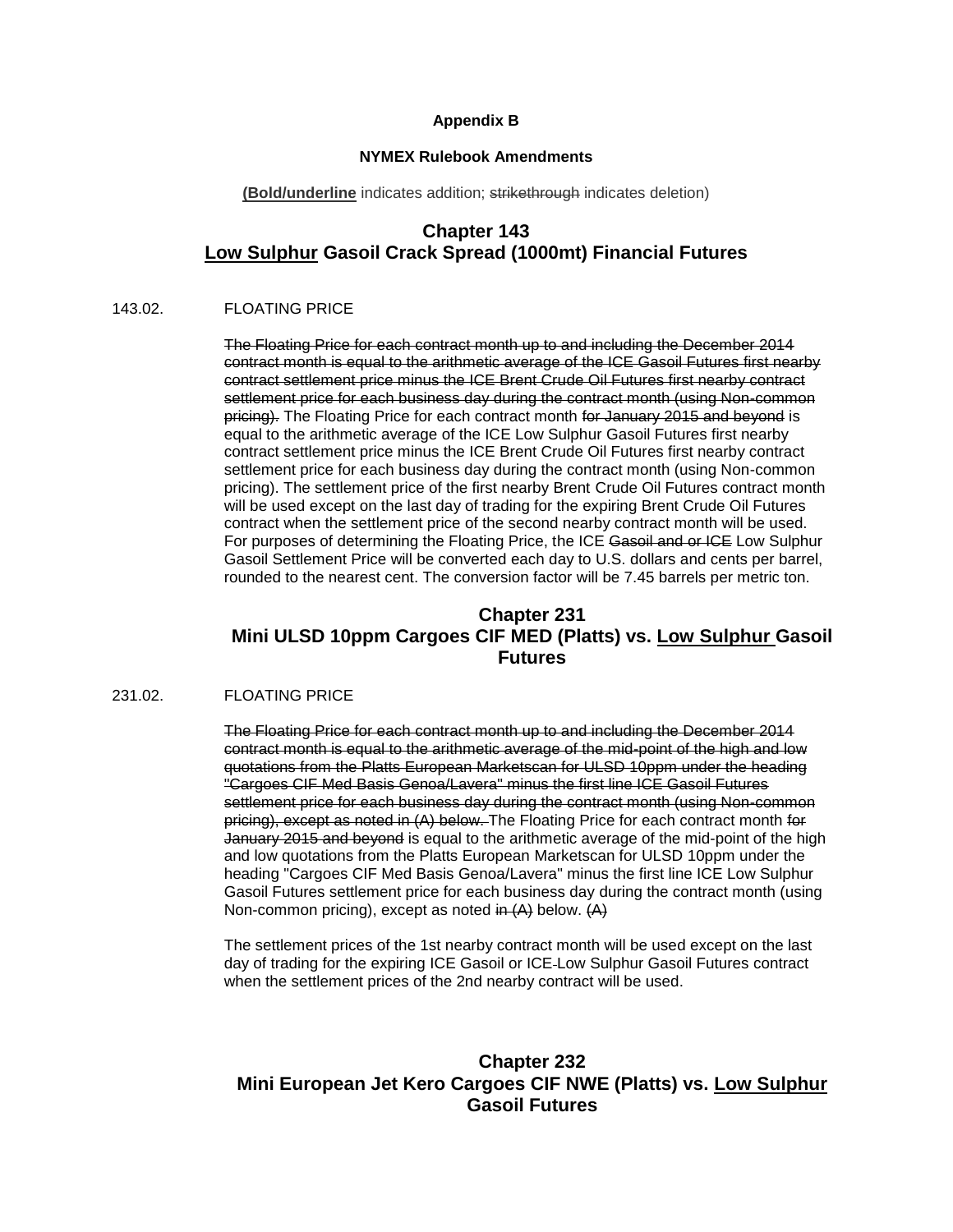#### 232.02. FLOATING PRICE

The Floating Price for each contract month up to and including the December 2014 contract month is equal to the arithmetic average of the high and low quotations from the Platts European Marketscan for Jet Kerosene under the heading "Cargoes CIF NWE Basis ARA" minus the first line ICE Gasoil Futures settlement price for each business day during the contract month (using Non-common pricing), except as noted in (A) below. The Floating Price for each contract month for January 2015 and beyond is equal to the arithmetic average of the high and low quotations from the Platts European Marketscan for Jet Kerosene under the heading "Cargoes CIF NWE Basis ARA" minus the first line ICE Low Sulphur Gasoil Futures settlement price for each business day during the contract month (using Non-common pricing), except as noted in (A) below.

(A) The settlement prices of the 1st nearby contract month will be used except on the last day of trading for the expiring ICE Gasoil and or ICE Low Sulphur Gasoil Futures contract when the settlement prices of the 2nd nearby contract will be used.

## **Chapter 233 Mini European Jet Kero Barges FOB Rdam (Platts) vs. Low Sulphur Gasoil Futures**

### 233.02. FLOATING PRICE

The Floating Price for each contract month up to and including the December 2014 contract month is equal to the arithmetic average of the mid-point between the high and low quotations from the Platts European Marketscan for Jet Kerosene under the heading "Barges FOB Rotterdam" minus the first line ICE Gasoil Futures settlement price for each business day during the contract month (using Non-common pricing), except as noted in (A) below. The Floating Price for each contract month from the January 2015 contract and beyond is equal to the arithmetic average of the mid-point between the high and low quotations from the Platts European Marketscan for Jet Kerosene under the heading "Barges FOB Rotterdam" minus the first line ICE Low Sulphur Gasoil Futures settlement price for each business day during the contract month (using Non-common pricing), except as noted in  $(A)$  below.  $(A)$ 

The settlement prices of the 1st nearby contract month will be used except on the last day of trading for the expiring ICE Gasoil or ICE Low Sulphur Gasoil Futures contract when the settlement prices of the 2nd nearby contract will be used.

## **Chapter 234 Mini ULSD 10ppm Cargoes CIF NWE (Platts) vs. Low Sulphur Gasoil Futures**

### 234.02. FLOATING PRICE

The Floating Price for each contract month up to and including the December 2014 contract month is equal to the arithmetic average of the mid-point between the high and low quotations from the Platts European Marketscan for ULSD10ppm under the heading "Cargoes CIF NWE Basis ARA" minus the first line ICE Gasoil Futures settlement price for each business day during the contract month (using Non-common pricing), except as noted in (A) below. The Floating Price for each contract month for January 2015 and beyond is equal to the arithmetic average of the mid-point between the high and low quotations from the Platts European Marketscan for ULSD10ppm under the heading "Cargoes CIF NWE Basis ARA" minus the first line ICE Low Sulphur Gasoil Futures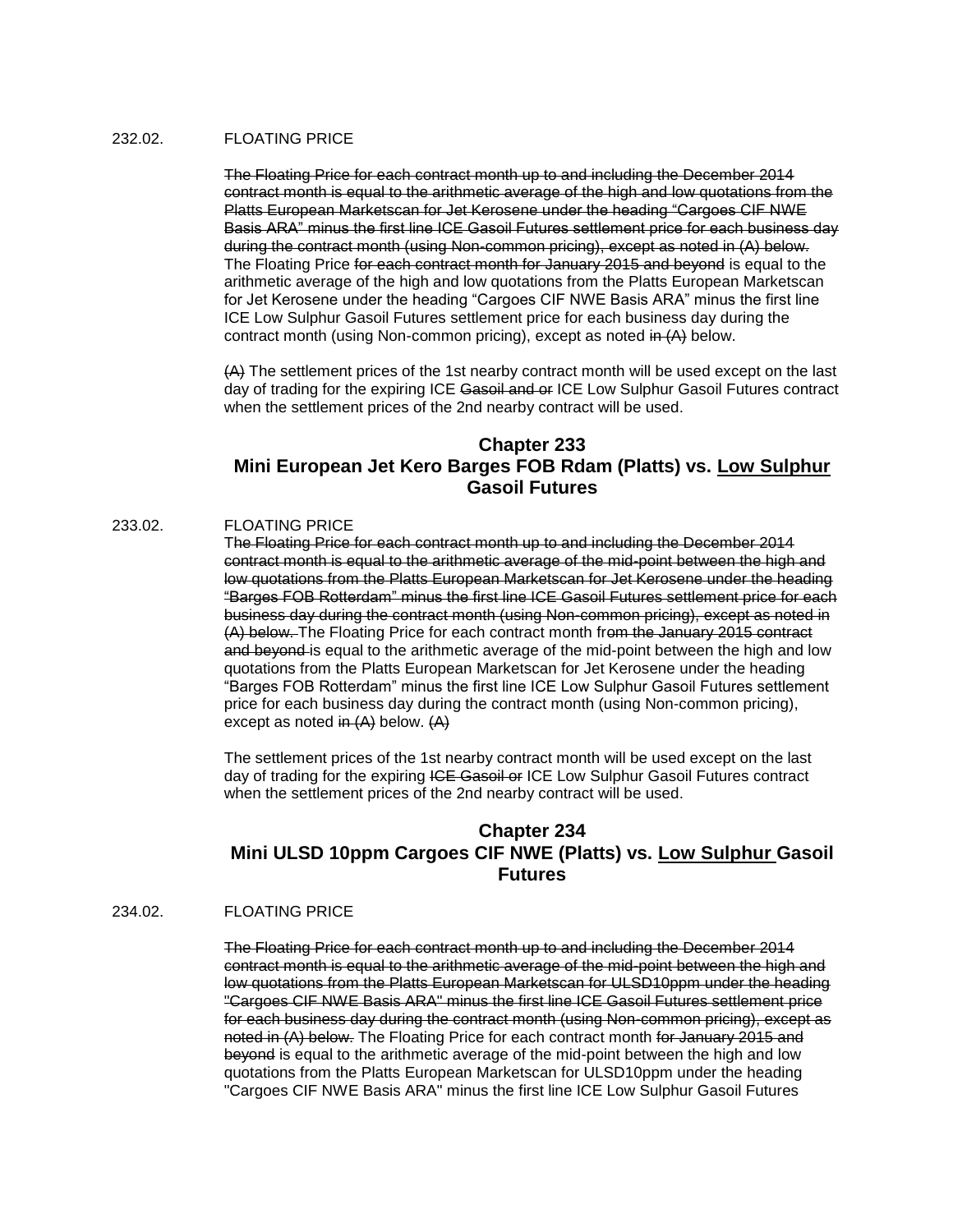settlement price for each business day during the contract month (using Non-common pricing), except as noted in  $(A)$  below.  $(A)$ 

The settlement prices of the 1st nearby contract month will be used except on the last day of trading for the expiring ICE Gasoil or ICE Low Sulphur Gasoil Futures contract when the settlement prices of the 2nd nearby contract will be used.

## **Chapter 235 Mini Gasoil 0.1 Cargoes CIF NWE (Platts) vs. Low Sulphur Gasoil Futures**

### 235.02. FLOATING PRICE

The Floating Price for each contract month up to and including the December 2014 contract month is equal to the arithmetic average of the mid-point between the high and low quotations from the Platts European Marketscan for Gasoil 0.1% under the heading "Cargoes CIF NWE Basis ARA" minus the first line ICE Gasoil Futures settlement price for each business day during the contract month (using Non-common pricing), except as noted in (A) below. The Floating Price for each contract month from January 2015 and beyond is equal to the arithmetic average of the mid-point between the high and low quotations from the Platts European Marketscan for Gasoil 0.1% under the heading "Cargoes CIF NWE Basis ARA" minus the first line ICE **Low Sulphur** Gasoil Futures settlement price for each business day during the contract month (using Non-common pricing), except as noted in (A) below. (A)

The settlement prices of the 1st nearby contract month will be used except on the last day of trading for the expiring ICE Gaseil or ICE Low Sulphur Gasoil Futures contract when the settlement prices of the 2nd nearby contract will be used.

## **Chapter 417 Jet Aviation Fuel Cargoes FOB MED (Platts) vs. Low Sulphur Gasoil Futures**

#### 417.02. FLOATING PRICE

The Floating Price for each contract month up to and including the December 2014 contract month is equal to the arithmetic average of the mid-point between the high and low quotations from the Platts European Marketscan for Jet Aviation Fuel under the heading "Cargoes FOB Med Basis Italy" minus the first line ICE Gasoil Futures settlement price for each business day that both are determined during the contract month (using Non-common pricing), except as noted in (B) below. The Floating Price for each contract month from the January 2015 contract and beyond is equal to the arithmetic average of the mid-point between the high and low quotations from the Platts European Marketscan for Jet Aviation Fuel under the heading "Cargoes FOB Med Basis Italy" minus the first line ICE Low Sulphur Gasoil Futures settlement price for each business day that both are determined during the contract month (using Non-common pricing), except as noted in (B) below. (B)

The settlement prices of the first nearby contract month will be used except on the last day of trading for the expiring ICE Gasoil or ICE Low Sulphur Gasoil Futures contract when the settlement prices of the second nearby ICE Gasoil or ICE Low Sulphur Gasoil contract will be used.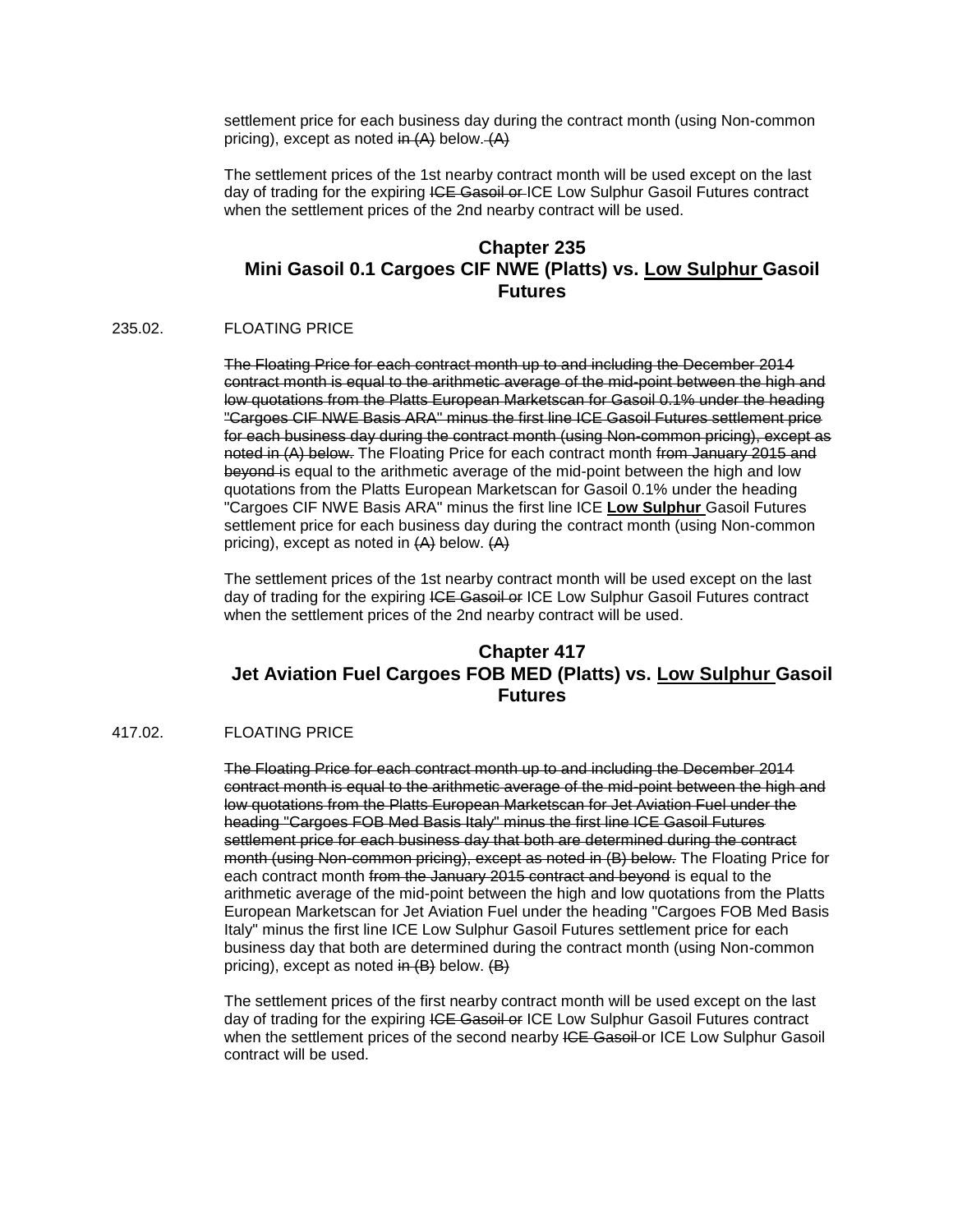## **Chapter 473 Gasoil 0.1 Cargoes CIF MED (Platts) vs. Low Sulphur Gasoil BALMO Futures**

#### 473.02 FLOATING PRICE

The Floating Price for each contract month up to and including the December 2014 contract month is equal to the balance-of-month arithmetic average of the mid-point of the high and low quotations from the Platts European Marketscan for Gasoil 0.1% under the heading "Cargoes CIF Med Basis Genoa/Lavera" minus the first line ICE Gasoil Futures settlement price for each business day that both are determined during the contract month (using Non-common pricing), starting from the selected start date through the end of the contract month, inclusive, except as noted in (B) below. The Floating Price for each contract month from the January 2015 contract and beyond is equal to the balance-of-month arithmetic average of the mid-point of the high and low quotations from the Platts European Marketscan for Gasoil 0.1% under the heading "Cargoes CIF Med Basis Genoa/Lavera" minus the first line ICE Low Sulphur Gasoil Futures settlement price for each business day that both are determined during the contract month (using Non-common pricing), starting from the selected start date through the end of the contract month, inclusive, except as noted in  $(B)$  below.  $(B)$ 

The settlement prices of the 1st nearby contract month will be used except on the last day of trading for the expiring ICE Gasoil or ICE Low Sulphur Gasoil Futures contract when the settlement prices of the 2nd nearby ICE Gasoil or ICE Low Sulphur Gasoil contract will be used.

## **Chapter 474 ULSD 10ppm CIF MED (Platts) vs. Low Sulphur Gasoil BALMO Futures**

### 474.02 FLOATING PRICE

The Floating Price for each contract month up to and including the December 2014 contract month is equal to the balance-of-month arithmetic average of the mid-point of the high and low quotations from the Platts European Marketscan for ULSD 10ppm under the heading "Cargoes CIF Med Basis Genoa/Lavera" minus the first line ICE Gasoil Futures settlement price for each business day that both are determined during the contract month (using Non-common pricing), starting from the selected start date through the end of the contract month, inclusive, except as noted in (B) below. The Floating Price for each contract month from the January 2015 contract and beyond is equal to the balance-of-month arithmetic average of the mid-point of the high and low quotations from the Platts European Marketscan for ULSD 10ppm under the heading "Cargoes CIF Med Basis Genoa/Lavera" minus the first line ICE Low Sulphur Gasoil Futures settlement price for each business day that both are determined during the contract month (using Non-common pricing), starting from the selected start date through the end of the contract month, inclusive, except as noted  $\overline{m}$  (B) below.  $\overline{B}$ )

The settlement prices of the 1st nearby contract month will be used except on the last day of trading for the expiring ICE Gasoil or ICE Low Sulphur Gasoil Futures contract when the settlement prices of the 2nd nearby ICE Gasoil or ICE Low Sulphur Gasoil contract will be used.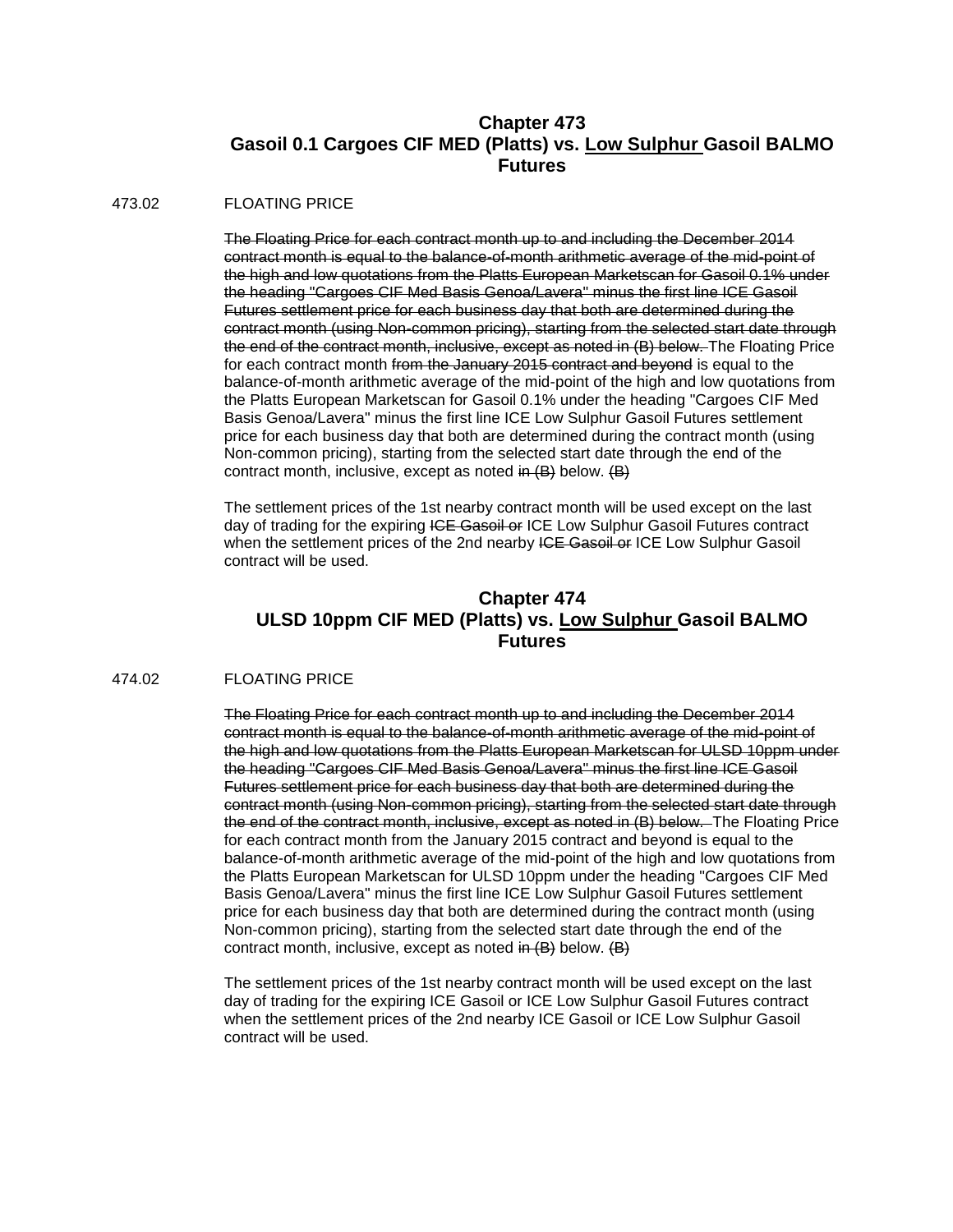## **Chapter 475 Gasoil 0.1 Barges FOB Rdam (Platts) vs. Low Sulphur Gasoil BALMO Futures**

### 475.02 FLOATING PRICE

The Floating Price for each contract month up to and including the December 2014 contract month is equal to the arithmetic average of the mid-point between the high and low quotations from the Platts European Marketscan for Gasoil 0.1% under the heading "Barges FOB Rotterdam" minus the first line ICE Gasoil Futures settlement price for each business day that both are determined during the contract month (using Non-common pricing), starting from the selected start date through the end of the contract month, inclusive, except as noted in (B) below. The Floating Price for each contract month from the January 2015 contract and beyond is equal to the balance-of-month arithmetic average of the mid-point between the high and low quotations from the Platts European Marketscan for Gasoil 50ppm **Gasoil 0.1%** under the heading "Barges FOB Rotterdam" minus the first line ICE Low Sulphur Gasoil Futures settlement price for each business day during the contract month (using Non-common pricing) except as noted in (A) below, starting from the selected date through the end of the contract inclusively.

(B) The settlement prices of the 1st nearby contract month will be used except on the last day of trading for the expiring ICE Gasoil or ICE Low Sulphur Gasoil Futures contract when the settlement prices of the 2nd nearby ICE Gasoil or ICE Low Sulphur Gasoil contract will be used.

## **Chapter 476 Gasoil 0.1 Cargoes CIF NWE (Platts) vs. . Low Sulphur Gasoil BALMO Futures**

#### 476.02 FLOATING PRICE

(A) The Floating Price for each contract month up to and including the December 2014 contract month is equal to the balance-of-month arithmetic average of the mid-point between the high and low quotations from the Platts European Marketscan for Gasoil 0.1% under the heading "Cargoes CIF NWE Basis ARA" minus the first line ICE Gasoil Futures settlement price for each business day that both are determined during the contract month (using Non-common pricing), starting from the selected start date through the end of the contract month, inclusive, except as noted in (B) below. The Floating Price for each contract month from the January 2015 contract and beyond is equal to the balance-of-month arithmetic average of the mid-point between the high and low quotations from the Platts European Marketscan for Gasoil 0.1% under the heading "Cargoes CIF NWE Basis ARA" minus the first line ICE Low Sulphur Gasoil Futures settlement price for each business day that both are determined during the contract month (using Non-common pricing), starting from the selected start date through the end of the contract month, inclusive, except as noted in (B) below.

(B) The settlement prices of the 1st nearby contract month will be used except on the last day of trading for the expiring ICE Gasoil or ICE Low Sulphur Gasoil Futures contract when the settlement prices of the 2nd nearby ICE Gasoil or ICE Low Sulphur Gasoil contract will be used.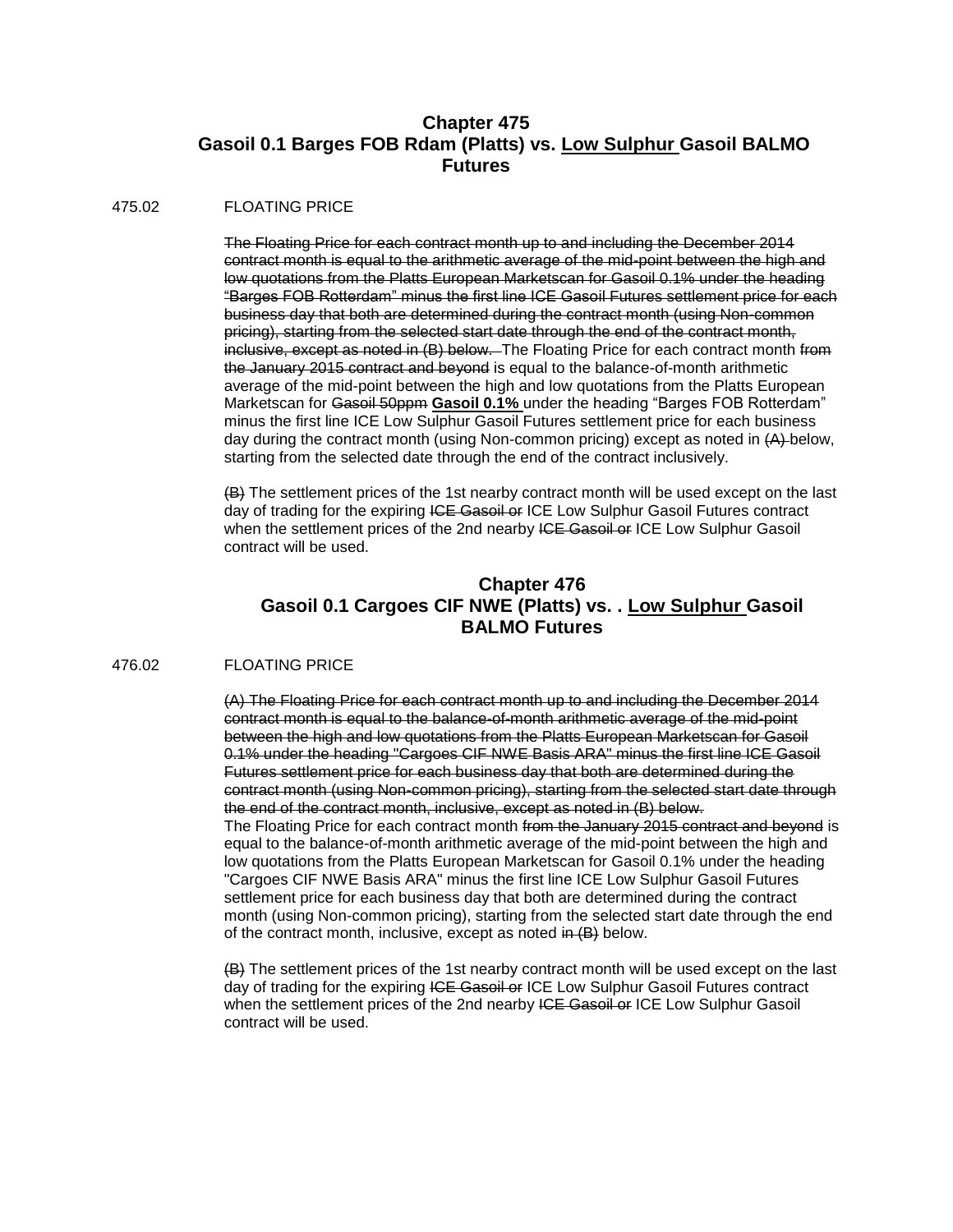## **Chapter 477 ULSD 10ppm Cargoes CIF NWE (Platts) vs. Low Sulphur Gasoil BALMO Futures**

#### 477.02 FLOATING PRICE

The Floating Price for each contract month up to and including the December 2014 contract month is equal to the balance-of-month arithmetic average of the mid-point between the high and low quotations from the Platts European Marketscan for ULSD10ppm under the heading "Cargoes CIF NWE Basis ARA" minus the first line ICE Gasoil Futures settlement price for each business day that both are determined during the contract month (using Non-common pricing), starting from the selected start date through the end of the contract month, inclusive, except as noted in (B) below. The Floating Price for each contract month from the January 2015 contract and beyond is equal to the balance-of-month arithmetic average of the mid-point between the high and low quotations from the Platts European Marketscan for ULSD10ppm under the heading "Cargoes CIF NWE Basis ARA" minus the first line ICE Low Sulphur Gasoil Futures settlement price for each business day that both are determined during the contract month (using Non-common pricing), starting from the selected start date through the end of the contract month, inclusive, except as noted  $\overline{m}$  (B) below.

(B) The settlement prices of the 1st nearby contract month will be used except on the last day of trading for the expiring ICE Gasoil or ICE Low Sulphur Gasoil Futures contract when the settlement prices of the 2nd nearby ICE Gasoil or ICE Low Sulphur Gasoil contract will be used.

## **Chapter 478 Diesel 10ppm Barges FOB Rdam (Platts) vs. Low Sulphur Gasoil BALMO Futures**

### 478.02 FLOATING PRICE

The Floating Price for each contract month up to and including the December 2014 contract month is equal to the balance-of-month arithmetic average of the mid-point between the high and low quotations from the Platts European Marketscan for Diesel 10ppm under the heading "Barges FOB Rotterdam" minus the first line ICE Gasoil Futures settlement price for each business day that both are determined during the contract month (using Non-common pricing), starting from the selected start date through the end of the contract month, inclusive, except as noted  $\overline{m}$  (B) below. The Floating Price for each contract month from the January 2015 contract and beyond is equal to the balance-of-month arithmetic average of the mid-point between the high and low quotations from the Platts European Marketscan for Diesel 10ppm under the heading "Barges FOB Rotterdam" minus the first line ICE Low Sulphur Gasoil Futures settlement price for each business day that both are determined during the contract month (using Non-common pricing), starting from the selected start date through the end of the contract month, inclusive, except as noted in (B) below.

B) The settlement prices of the 1st nearby contract month will be used except on the last day of trading for the expiring ICE Gasoil or ICE Low Sulphur Gasoil Futures contract when the settlement prices of the 2nd nearby ICE Gasoil or ICE Low Sulphur Gasoil contract will be used.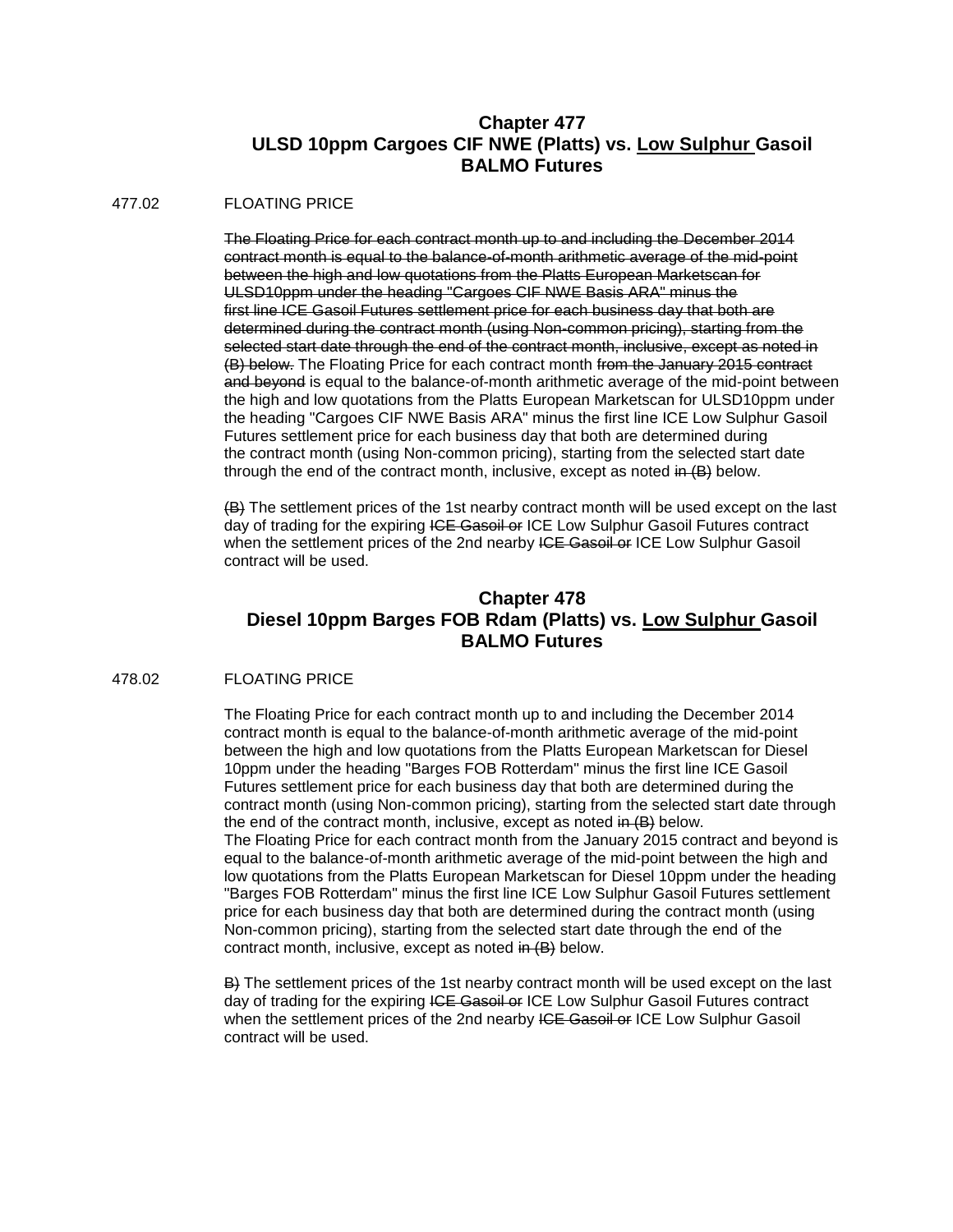## **Chapter 479 Jet Fuel Cargoes CIF NWE (Platts) vs. Low Sulphur Gasoil BALMO Futures**

479.02. FLOATING PRICE

The Floating Price for each contract month up to and including the December 2014 contract month is equal to the balance-of-month arithmetic average of the mid-point between the high and low quotations from the Platts European Marketscan for Jet Kerosene under the heading "Cargoes CIF NWE Basis ARA" minus the first line ICE Gasoil Futures settlement price for each business day that both are determined during the contract month (using Non-common pricing), starting from the selected start date through the end of the contract month, inclusive, except as noted in (B) below. The Floating Price for each contract month from the January 2015 contract and beyond is equal to the balance-of-month arithmetic average of the mid-point between the high and low quotations from the Platts European Marketscan for Jet Kerosene under the heading "Cargoes CIF NWE Basis ARA" minus the first line ICE Low Sulphur Gasoil Futures settlement price for each business day that both are determined during the contract month (using Non-common pricing), starting from the selected start date through the end of the contract month, inclusive, except as noted in (B) below.

(B) The settlement prices of the 1st nearby contract month will be used except on the last day of trading for the expiring ICE Gasoil or ICE Low Sulphur Gasoil Futures contract when the settlement prices of the 2nd nearby ICE Gasoil or ICE Low Sulphur Gasoil contract will be used.

## **Chapter 480 Jet Fuel Barges FOB Rdam (Platts) vs. Low Sulphur Gasoil BALMO Futures**

### 480.02. FLOATING PRICE

(A) The Floating Price for each contract month up to and including the December 2014 contract month is equal to the balance-of-month arithmetic average of the mid-point between the high and low quotations from the Platts European Marketscan for Jet Kerosene under the heading "Barges FOB Rotterdam" minus the first line ICE Gasoil Futures settlement price for each business day that both are determined during the contract month (using Non-common pricing), starting from the selected start date through the end of the contract month, inclusive, except as noted in (B) below. The Floating Price for each contract month from the January 2015 contract and beyond is equal to the balance-of-month arithmetic average of the mid-point between the high and low quotations from the Platts European Marketscan for Jet Kerosene under the heading "Barges FOB Rotterdam" minus the first line ICE Low Sulphur Gasoil Futures settlement price for each business day that both are determined during the contract month (using Non-common pricing), starting from the selected start date through the end of the contract month, inclusive, except as noted in (B) below.

(B) The settlement prices of the 1st nearby contract month will be used except on the last day of trading for the expiring ICE Gasoil or ICE Low Sulphur Gasoil Futures contract when the settlement prices of the 2nd nearby ICE Gasoil or ICE Low Sulphur Gasoil contract will be used.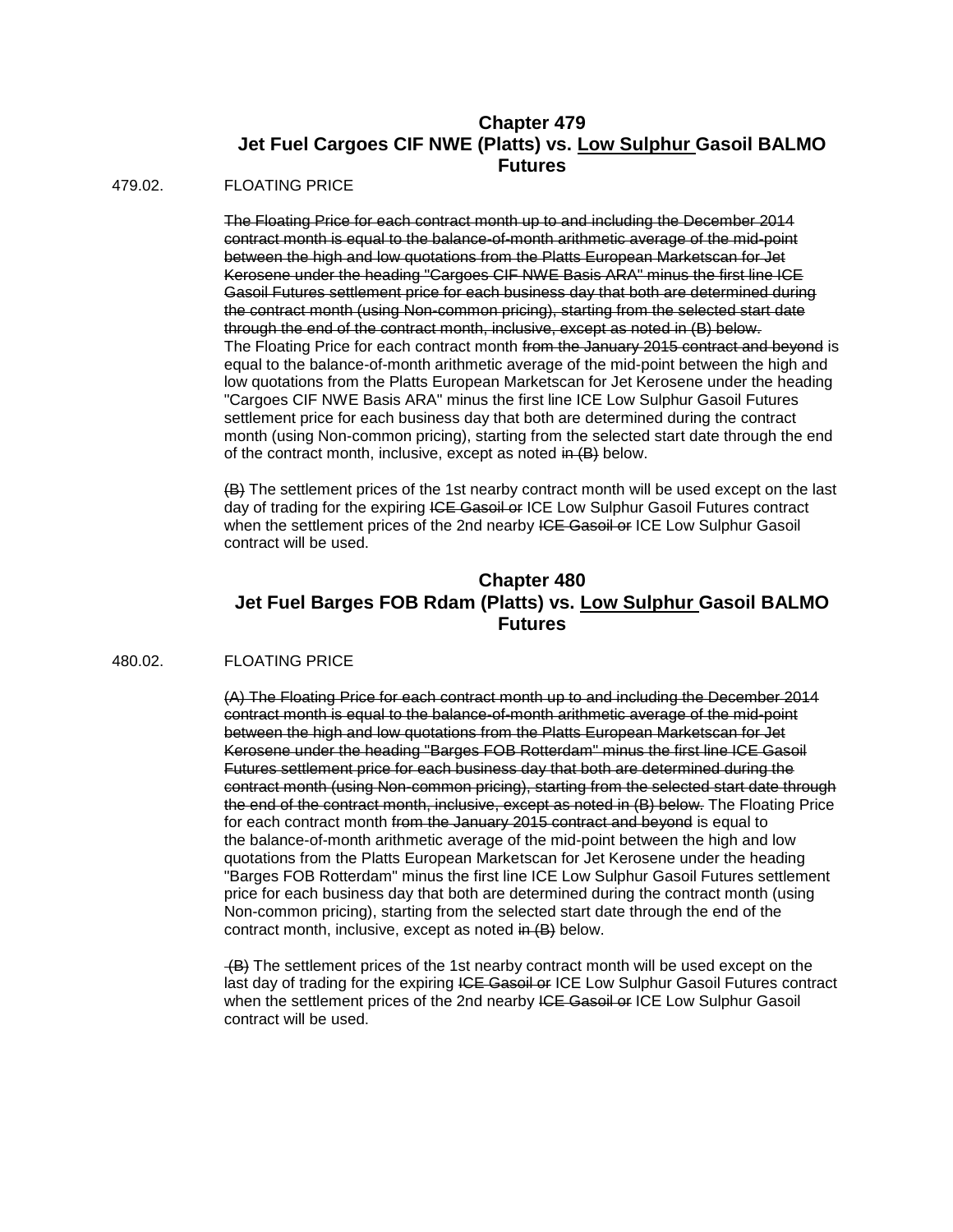### **Chapter 482 Low Sulphur Gasoil BALMO Futures**

#### 482.02. FLOATING PRICE

The Floating Price for each contract month up to and including the December 2014 contract month is equal to the balance-of-month arithmetic average of the ICE Gasoil first nearby contract month settlement price starting from the selected start date through the end of the contract month, inclusive, except as noted in (B) below. The Floating Price for each contract month from the January 2015 contract and beyond is equal to the balanceof-month arithmetic average of the ICE Low Sulphur Gasoil first nearby contract month settlement price starting from the selected start date through the end of the contract month, inclusive, except as noted in (B) below.

(B) The settlement prices of the 1st nearby contract month will be used except on the last day of trading for the expiring ICE Gasoil or ICE Low Sulphur Gasoil Futures contracts when the settlement prices of the 2nd nearby contracts will be used

## **Chapter 531 Low Sulphur Gasoil Mini Financial Futures**

### 531.02 FLOATING PRICE

The Floating Price for each contract month up to and including the December 2014 contract month is equal to the arithmetic average of the ICE Gasoil first nearby contract month settlement price for each business day that it is determined during the contract month, except as noted in (B) below. The Floating Price for **each** the contract months for January 2015 and beyond is **equal to the arithmetic average of** the ICE Low Sulphur Gasoil Futures 1st nearby contract settlement price that is determined during the contract month.

(B) The settlement prices of the 1st nearby contract month will be used except on the last day of trading for the expiring ICE Gasoil and or ICE Low Sulphur Gasoil Futures contracts when the settlement prices of the 2nd nearby contracts will be used.

## **Chapter 533 Gasoil 0.1 Barges FOB Rdam (Platts) vs. Low Sulphur Gasoil Futures**

#### 533.02 FLOATING PRICE

The Floating Price for each contract month up to and including the December 2014 contract month is equal to the arithmetic average of the mid-point between the high and low quotations from the Platts European Marketscan for Gasoil 0.1% under the heading "Barges FOB Rotterdam" minus the first line ICE Gasoil Futures settlement price for each business day during the contract month (using non-common pricing), except as noted in (B) below. (B) The settlement prices of the first nearby contract month will be used except on the last day of trading for the expiring ICE Gasoil Futures contract when the settlement prices of the second nearby ICE Gasoil contract will be used The Floating Price for each contract month for January 2015 and beyond is equal to the arithmetic average of the mid-point between the high and low quotations from the Platts European Marketscan for Gasoil 0.1% under the heading "Barges FOB Rotterdam"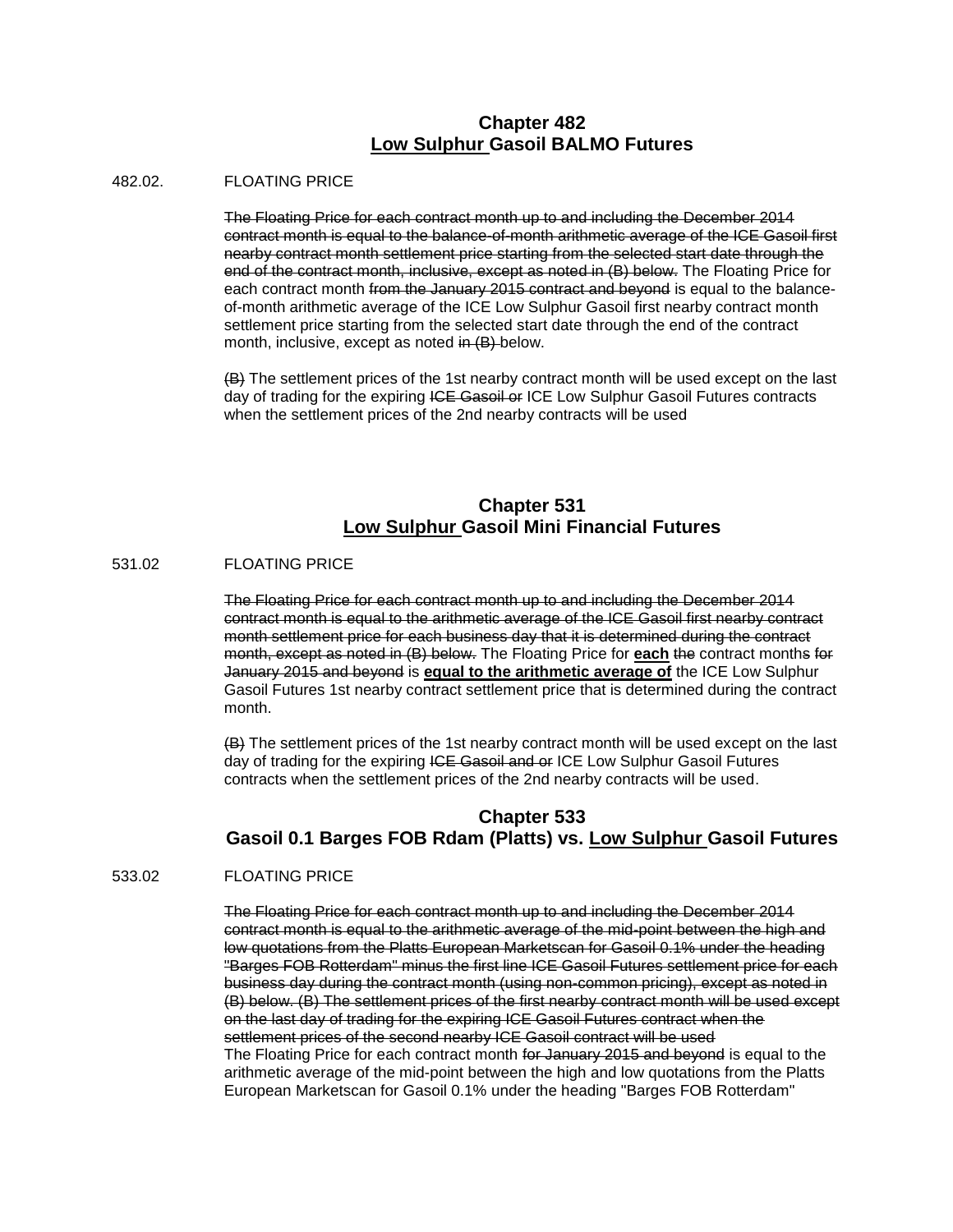minus the first line ICE Low Sulphur Gasoil Futures settlement price for each business day during the contract month (using non-common pricing), except as noted in  $(B)$ below. (B)

The settlement prices of the first nearby contract month will be used except on the last day of trading for the expiring ICE Low Sulphur Gasoil Futures contract when the settlement prices of the second nearby ICE Low Sulphur Gasoil contract will be used.

### **Chapter 535**

## **Gasoil 0.1 Cargoes FOB NWE (Platts) vs. Low Sulphur Gasoil Futures**

#### 535.02 FLOATING PRICE

The Floating Price for each contract month up to and including the December 2014 contract month is equal to the arithmetic average of the mid-point between the high and low quotations from the Platts European Marketscan for Gasoil 0.1% under the heading "Cargoes FOB NWE" minus the first line ICE Gasoil Futures settlement price for each business day during the contract month (using Non-common pricing), except as noted in (B) below.

The Floating Price for each contract month from the January 2015 contract and beyond is equal to the arithmetic average of the mid-point between the high and low quotations from the Platts European Marketscan for Gasoil 0.1% under the heading "Cargoes FOB NWE" minus the first line ICE Low Sulphur Gasoil Futures settlement price for each business day during the contract month (using Non-common pricing), except as noted in (B) below.

(B) The settlement prices of the first nearby contract month will be used except on the last day of trading for the expiring ICE Gasoil or ICE Low Sulphur Gasoil Futures contract when the settlement prices of the second nearby ICE Gasoil or ICE Low Sulphur Gasoil contract will be used.

## **Chapter 537 Gasoil 0.1 Cargoes CIF NWE (Platts) vs. Low Sulphur Gasoil Futures**

### 537.02 FLOATING PRICE

The Floating Price for each contract month up to and including the December 2014 contract month is equal to the arithmetic average of the mid-point between the high and low quotations from the Platts European Marketscan for Gasoil 0.1% under the heading "Cargoes CIF NWE Basis ARA" minus the first line ICE Gasoil Futures settlement price for each business day during the contract month (using Non-common pricing), except as noted in (B) below. The Floating Price for each contract month from the January 2015 contract and beyond is equal to the arithmetic average of the mid-point between the high and low quotations from the Platts European Marketscan for Gasoil 0.1% under the heading "Cargoes CIF NWE Basis ARA" minus the first line ICE Low Sulphur Gasoil Futures settlement price for each business day during the contract month (using Non-common pricing), except as noted in (B) below.

(B) The settlement prices of the first nearby contract month will be used except on the last day of trading for the expiring ICE Gasoil or ICE Low Sulphur Gasoil Futures contract when the settlement prices of the second nearby ICE Gasoil or ICE Low Sulphur Gasoil contract will be used.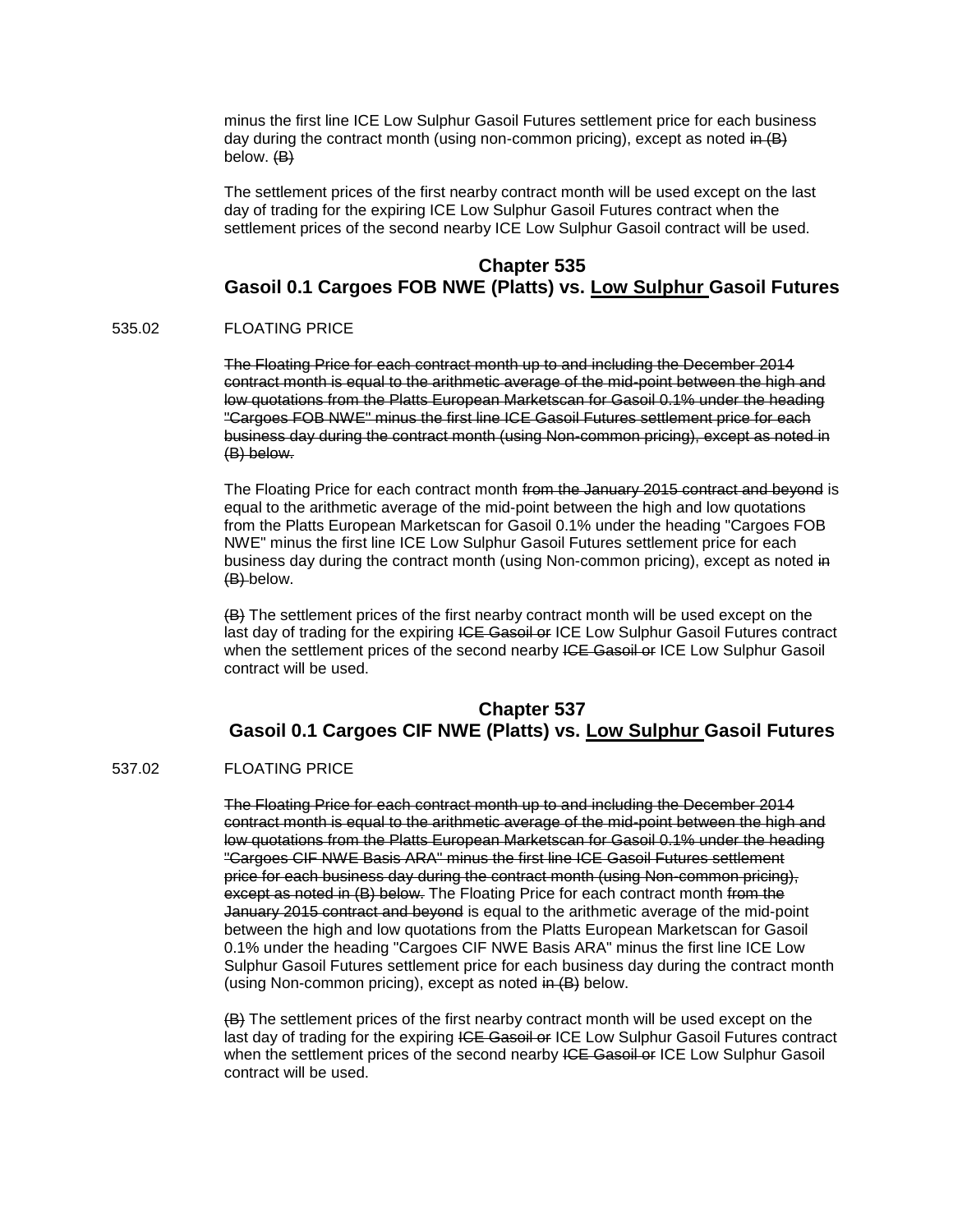## **Chapter 539 ULSD 10ppm Cargoes CIF NWE (Platts) vs. Low Sulphur Gasoil Futures**

#### 539.02 FLOATING PRICE

The Floating Price for each contract month up to and including the December 2014 contract month is equal to the arithmetic average of the mid-point between the high and low quotations from the Platts European Marketscan for ULSD10ppm under the heading "Cargoes CIF NWE Basis ARA" minus the first line ICE Gasoil Futures settlement price for each business day during the contract month (using Non-common pricing), except as noted in (B) below. The Floating Price for each contract month for January 2015 and beyond is equal to the arithmetic average of the mid-point between the high and low quotations from the Platts European Marketscan for ULSD10ppm under the heading "Cargoes CIF NWE Basis ARA" minus the first line ICE Low Sulphur Gasoil Futures settlement price for each business day during the contract month (using Non-common pricing), except as noted in (B) below.

The settlement prices of the first nearby contract month will be used except on the last day of trading for the expiring ICE Gasoil or ICE Low Sulphur Gasoil Futures contract when the settlement prices of the second nearby ICE Gasoil or ICE Low Sulphur Gasoil contract will be used.

## **Chapter 547 Gasoil 0.1 Cargoes CIF MED (Platts) vs. Low Sulphur Gasoil Futures**

#### 547.02 FLOATING PRICE

FOR ALL CONTRACT MONTHS PRIOR TO AND INCLUDING DECEMBER 2014 (A) The Floating Price for each contract month is equal to the arithmetic average of the mid-point of the high and low quotations from the Platts European Marketscan for Gasoil 0.1% under the heading "Cargoes CIF Med Basis Genoa/Lavera" minus the first line ICE Gasoil Futures settlement price for each business day during the contract month (using Non-common pricing), except as noted in (B) below.

#### FOR ALL CONTRACT MONTHS BEGINNING WITH JANUARY 2015

(A) The Floating Price for each contract month is equal to the arithmetic average of the mid-point of the high and low quotations from the Platts European Marketscan for Gasoil 0.1% under the heading "Cargoes CIF Med Basis Genoa/Lavera" minus the first line ICE Low Sulphur Gasoil Futures settlement price for each business day during the contract month (using Non-common pricing), except as noted in (B) below.

(B) The settlement prices of the 1st nearby contract month will be used except on the last day of trading for the expiring ICE Gasoil or ICE Low Sulphur Gasoil Futures contract when the settlement prices of the 2nd nearby ICE Gasoil or ICE Low Sulphur Gasoil contract will be used.

## **Chapter 549 ULSD 10ppm CIF MED (Platts) vs. Low Sulphur Gasoil Futures**

549.02 FLOATING PRICE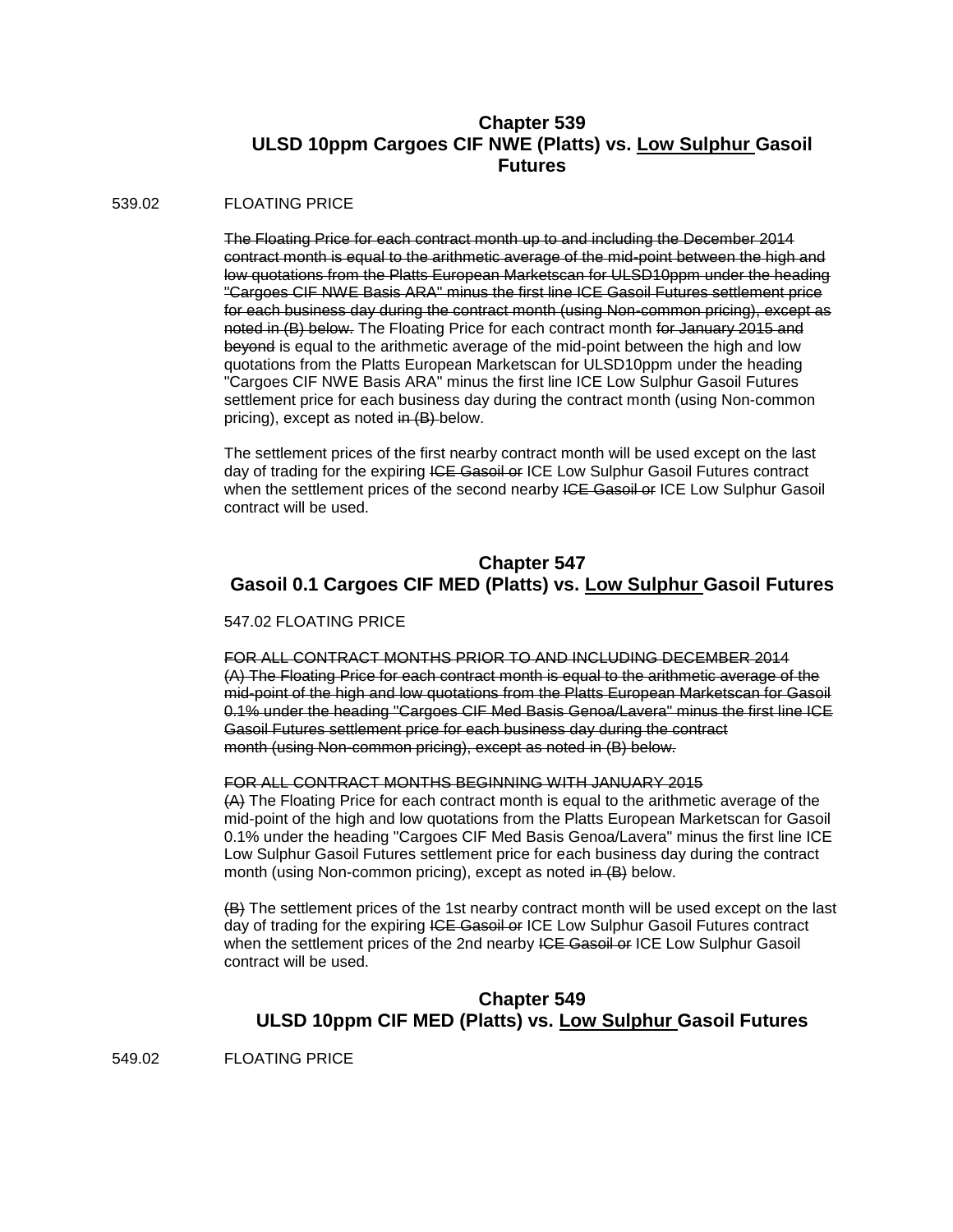The Floating Price for each contract month up to and including the December 2014 contract month is equal to the arithmetic average of the mid-point of the high and low quotations from the Platts European Marketscan for ULSD 10ppm under the heading "Cargoes CIF Med Basis Genoa/Lavera" minus the quotation from Platts European Marketscan for first line ICE Gasoil Futures average for each business day that both are determined during the contract month (using Non-common pricing), except as noted in (B) below. The Floating Price for each contract month for January 2015 and beyond is equal to the arithmetic average of the mid-point of the high and low quotations from the Platts European Marketscan for ULSD 10ppm under the heading "Cargoes CIF Med Basis Genoa/Lavera" minus the quotation from Platts European Marketscan for first line ICE Low Sulphur Gasoil Futures average for each business day that both are determined during the contract month (using Non-common pricing), except as noted  $\overline{m}$  (B) below.

(B) The settlement prices of the 1st nearby contract month will be used except on the last day of trading for the expiring ICE Gasoil or ICE Low Sulphur Gasoil Futures contract when the settlement prices of the 2nd nearby ICE Gasoil or ICE Low Sulphur Gasoil contract will be used.

### **Chapter 552 European Low Sulphur Gasoil Calendar Spread Option**

#### **552.01 EXPIRATION**

A European **Low Sulphur** Gasoil Calendar Spread Option contract on the Exchange shall expire at the close of trading one business day immediately preceding the expiration of the first expiring **Low Sulphur** European **Low Sulphur** Gasoil Bullet Swap Futures (BG) contract in the spread.

#### **552.02 TRADING UNIT**

A European **Low Sulphur** Gasoil Calendar Spread Put Option contract traded on the Exchange represents an option to assume a short position in the first expiring European **Low Sulphur** Gasoil Bullet Swap Futures (BG) contract in the spread and a long position in the second expiring European Gasoil Bullet Swap Futures (BG) contract in the spread traded on the Exchange. A European **Low Sulphur** Gasoil Calendar Spread Call Option represents an option to assume a long position in the first expiring European **Low Sulphur** Gasoil Bullet Swap Futures (BG) contract in the spread and a short position in the second expiring European **Low Sulphur** Gasoil Bullet Swap Futures (BG) contract in the spread traded on the Exchange.

### **552.03 TRADING MONTHS**

Trading in European **Low Sulphur** Gasoil Calendar Spread Option contracts shall be conducted in the months determined by the Exchange.

#### **552.05 STRIKE PRICES**

Trading shall be conducted for options with strike prices in increments as set forth below. (A) On the first business day of trading in an option contract month, trading shall be at the following strike prices; (i) the difference between the previous day's settlement price for the first European **Low Sulphur** Gasoil Bullet Swap Futures (BG) contract in the spread and the second European **Low Sulphur** Gasoil Bullet Swap Futures (BG) contract in the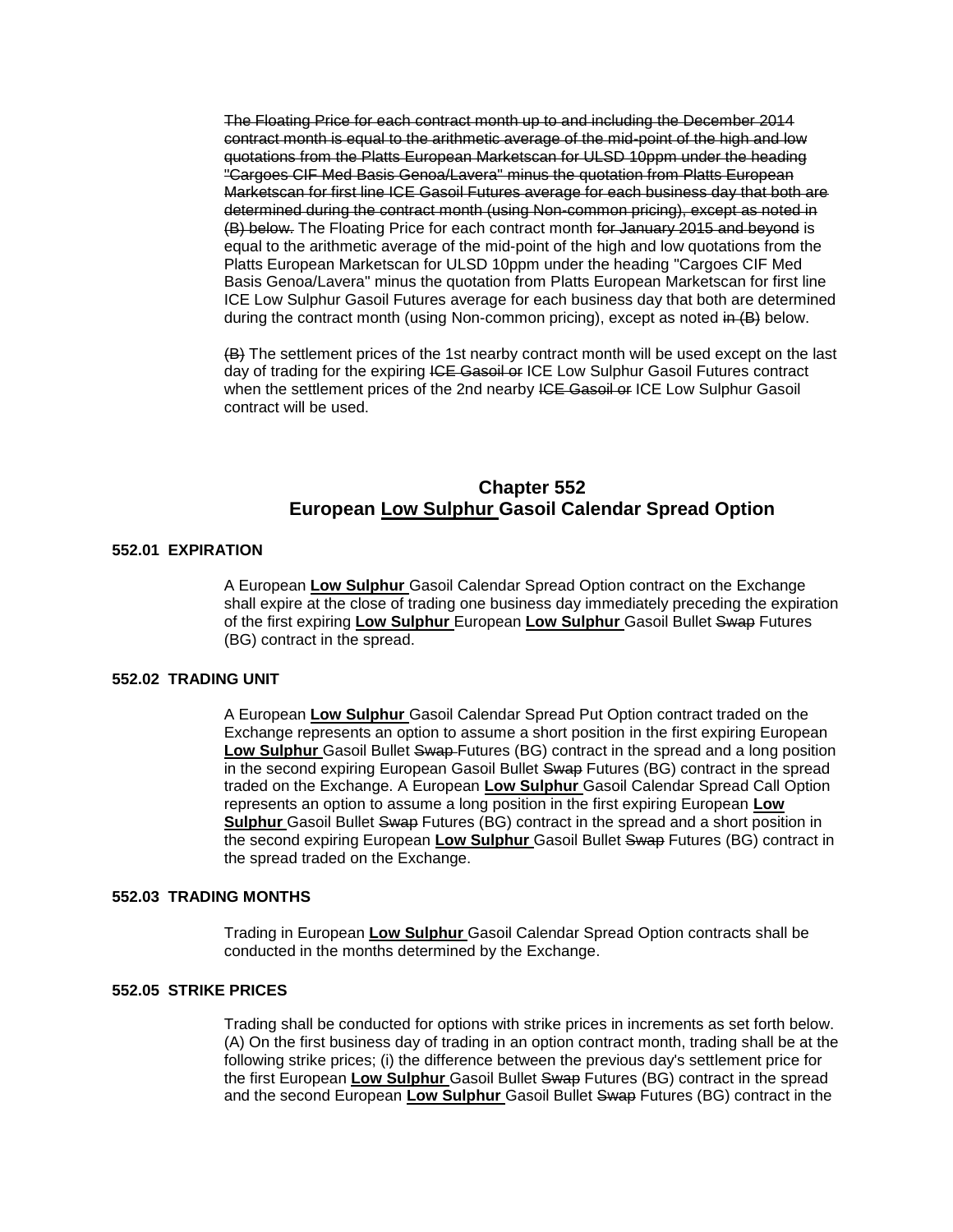spread, whether positive or negative in sign, and rounded off to the nearest twenty-five cent increment, unless such settlement price is precisely midway between two twenty-five cent increments in which case it shall be rounded off to the lower twenty-five cent increment. (B) Thereafter, on any business day prior to the expiration of the option, new strike prices for both puts and calls will be added, such that at all times there will be at least five twenty-five cent (\$0.25) increment strike prices above and below the at-themoney strike price available for trading in all option contract months. The at-the-money strike price will be determined in accordance with the procedures set forth in Subsection (A) of this Rule 552.05. (C) Notwithstanding the provisions of subsections (A) and (B) of this Rule, if the Exchange determines that trading in European **Low Sulphur** Gasoil Calendar Spread Option contracts will be facilitated thereby, the Exchange may, by resolution, change the increments between strike prices, the number of strike prices which shall be traded on the first day in any new option contract month, the number of new strike prices which will be introduced on each business day or the period preceding the expiration of a European **Low Sulphur** Gasoil Calendar Spread Option in which no new strike prices may be introduced.

### **552.07 ABSENCE OF PRICE FLUCTUATION LIMITATIONS**

Trading in European **Low Sulphur** Gasoil Calendar Spread Option contracts shall not be subject to price fluctuation limitations.

## **Chapter 561 European Low Sulphur Gasoil (1000mt) Bullet Futures**

### 561.02 FLOATING PRICE

The Floating Price is equal to the European ICE Gasoil Futures 1st nearby contract settlement price on the penultimate trading day for contract months up to and including December 2014. The Floating Price **for each contract month** is equal to the European ICE Low Sulphur Gasoil Futures 1st nearby contract settlement price **of the ICE Low Sulphur Gasoil Futures contract** on the penultimate trading day.

## **Chapter 710 European Low Sulphur Gasoil Brent Crack Spread Futures**

#### 710.02. FLOATING PRICE

The Floating Price for each contract month up to and including the December 2014 contract month is equal to the arithmetic average of the Gasoil (ICE) first nearby contract month settlement price minus the Brent Crude Oil (ICE) first nearby contract month settlement price for each business day during the contract month (using Non-common pricing). The Floating Price for each contract month for January 2015 and beyond is equal to the arithmetic average of the Low Sulphur Gasoil (ICE) first nearby contract month settlement price minus the Brent Crude Oil (ICE) first nearby contract month settlement price for each business day during the contract month (using Non-common pricing). For purposes of determining the Floating Price, the ICE Gasoil and or ICE Low Sulphur Gasoil price will be converted each day to U.S. dollars and cents per barrel, rounded to the nearest cent. The conversion factor will be 7.45 barrels per metric ton.

The settlement prices of the 1st nearby contract month will be used except on the last day of trading for the expiring Brent Crude Oil ICE Gasoil or **and** ICE Low Sulphur Gasoil Futures contracts when the settlement prices of the 2nd nearby contracts will be used.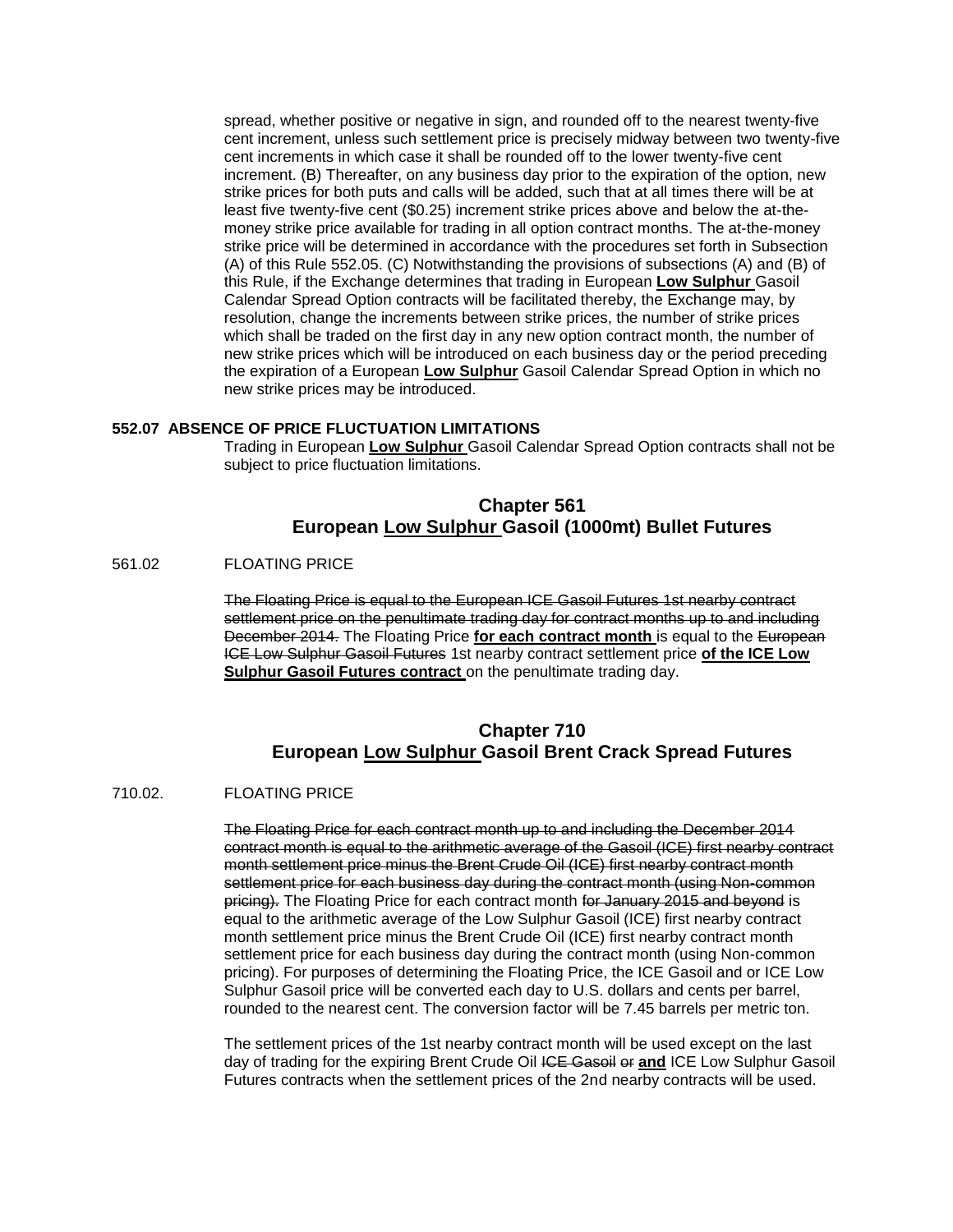## **Chapter 710A European Low Sulphur Gasoil Brent Crack Spread Average Price Option**

### 710A.03 TRADING UNIT

On expiration of a call option, the option will be financially settled by subtracting the strike price from the underlying settlement price of the European **Low Sulphur** Gasoil Brent Crack Spread Futures (GZ) contract times \$1,000, or zero, whichever is greater. On expiration of a put option, the option will be financially settled by subtracting the underlying settlement price of the European **Low Sulphur** Gasoil Brent Crack Spread Futures (GZ) contract from the strike price times \$1,000, or zero, whichever is greater.

#### 710A.05 STRIKE PRICES

Trading shall be conducted for options with strike prices in increments as set forth below. (A) On the first business day of trading in an option contract month, trading shall be at the following strike prices; (i) the previous day's settlement price for the underlying European **Low Sulphur** Gasoil Brent Crack Spread Futures (GZ) futures contract rounded off to the nearest twenty-five cent increment, unless such settlement price is precisely midway between two twenty-five cent increments in which case it shall be rounded off to the lower twenty-five-cent increment and (ii) the ten strike prices which are ten twenty-five cent increments higher than the strike price described in section (i) of this Rule 710A.05(A), and (iii) the ten strike prices which are ten twenty-five cent increments lower than the strike price described in section (i) of this Rule 710A.05(A). (B) Thereafter, on any business day prior to the expiration of the option, new strike prices for both puts and calls will be added, such that at all times there will be at least ten twenty-five cent increment strike prices above and below the at-the-money strike price available for trading in all options contract months. The at-the-money strike price will be determined in accordance with the procedures set forth in Subsection (A) of this Rule 710A.05. (C) Notwithstanding the provisions of subsections (A) and (B) of this Rule, if the Exchange determines that trading in financially settled option contract will be facilitated thereby, the Exchange may, by resolution, change the increments between strike prices, the number of strike prices which shall be traded on the first day in any new option contract month, the number of new strike prices which will be introduced on each business day or the period preceding the expiration of the option contract in which no new strike prices may be introduced.

## **Chapter 712 European Low Sulphur Gasoil (100mt) Bullet Futures**

### 712.02. FLOATING PRICE

The Floating Price for the contract month up to and including the December 2014 contract month is the ICE Gasoil Futures 1st nearby contract settlement price that is determined during the contract month. The Floating Price for the contract months for **each contract month** January 2015 and beyond is **equal to the settlement price for** the ICE Low Sulphur Gasoil Futures 1st nearby contract settlement price that is determined **on the penultimate trading day of the ICE Low Sulphur Gasoil contract** during the contract month.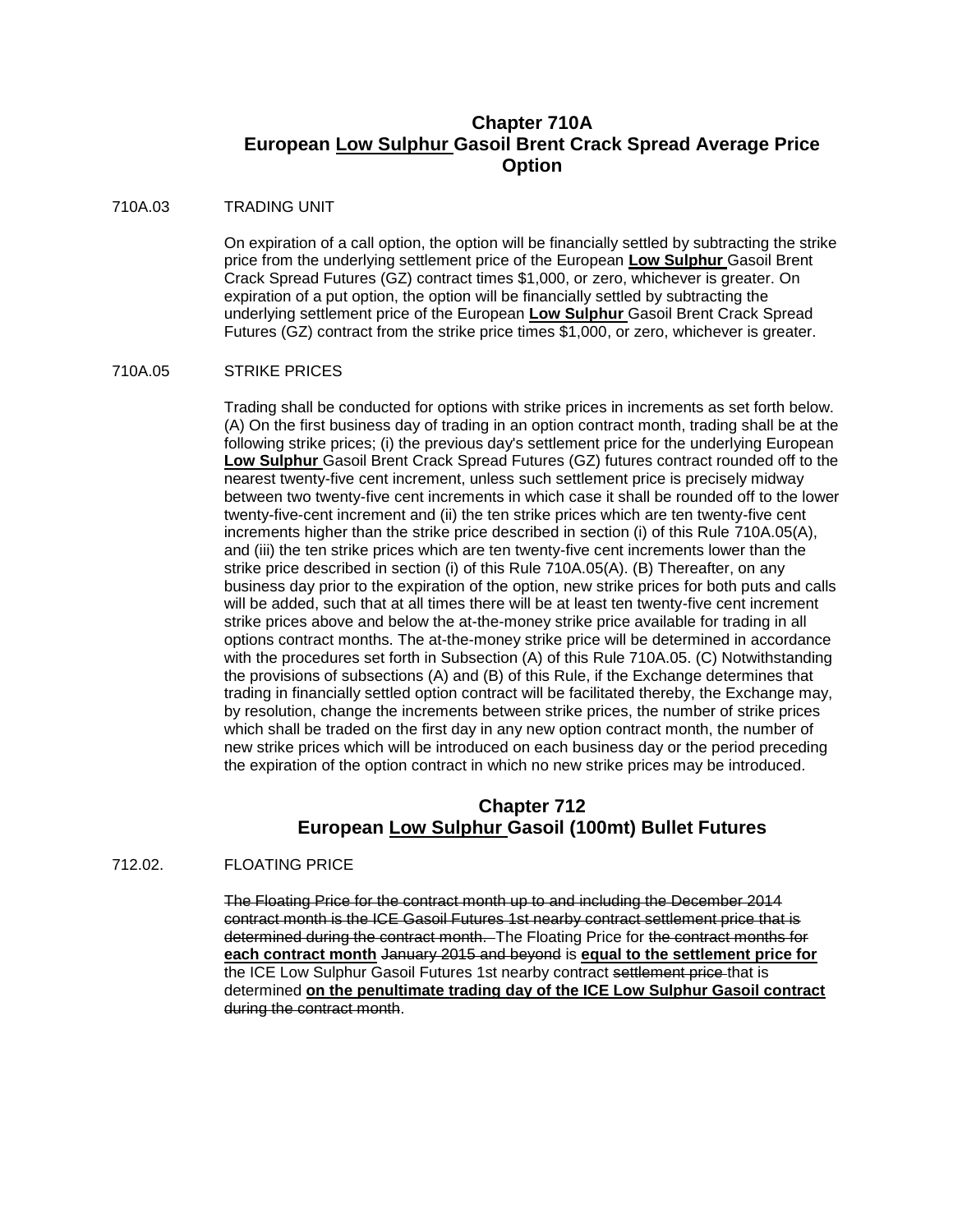## **Chapter 718 European Diesel 10 ppm Barges FOB Rdam (Platts) vs. Low Sulphur Gasoil Futures**

### 712.02. FLOATING PRICE

The Floating Price for each contract month up to and including the December 2014 contract month is equal to the arithmetic average of the mid-point between the high and low quotations from the Platts European Marketscan for Diesel 10ppm Barges FOB Rotterdam minus the first line ICE Gasoil Futures settlement price for each business day during the contract month (using Non-Common pricing) except as noted in (B) below.

The Floating Price for each contract month for January 2015 and beyond is equal to the arithmetic average of the mid-point between the high and low quotations from the Platts European Marketscan for Diesel 10ppm Barges FOB Rotterdam minus the first line ICE Low Sulphur Gasoil Futures settlement price for each business day during the contract month (using Non-Common pricing) except as noted in (B) below.

 $(B)$  The settlement prices of the 1<sup>st</sup> nearby contract month will be used except on the last day of trading for the expiring ICE Gasoil and or ICE Low Sulphur Gasoil Futures contract when the settlement prices of the  $2<sup>nd</sup>$  nearby ICE Gasoil and or ICE Low Sulphur contract will be used.

## **Chapter 722 Jet Cargoes CIF NWE (Platts) vs. Low Sulphur Gasoil Futures**

722.02. FLOATING PRICE

The Floating Price for each contract month up to and including the December 2014 contract month

is equal to the arithmetic average of the mid-point between the high and low quotations from the Platts European Marketscan for Jet Kerosene under the heading "Cargoes CIF NWE Basis ARA" minus the first line ICE Gasoil Futures settlement price for each business day that both are determined during the contract month (using Non-common pricing), except as noted in (B) below. The Floating Price for each contract month for January 2015 and beyond is equal to the arithmetic average of the mid-point between the high and low quotations from the Platts European Marketscan for Jet Kerosene under the heading "Cargoes CIF NWE Basis ARA" minus the first line ICE Low Sulphur Gasoil Futures settlement price for each business day that both are determined during the contract month (using Non-common pricing), except as noted in (B) below.

(B) The settlement prices of the 1st nearby contract month will be used except on the last day of trading for the expiring ICE Gasoil and or ICE Low Sulphur Futures contract when the settlement prices of the 2nd nearby ICE Gaseil and or ICE Low Sulphur contract will be used.

## **Chapter 723 Jet Barges FOB Rdam (Platts) vs. Low Sulphur Gasoil Futures**

723.02. FLOATING PRICE

The Floating Price for each contract month up to and including the December 2014 contract month is equal to the arithmetic average of the mid-point between the high and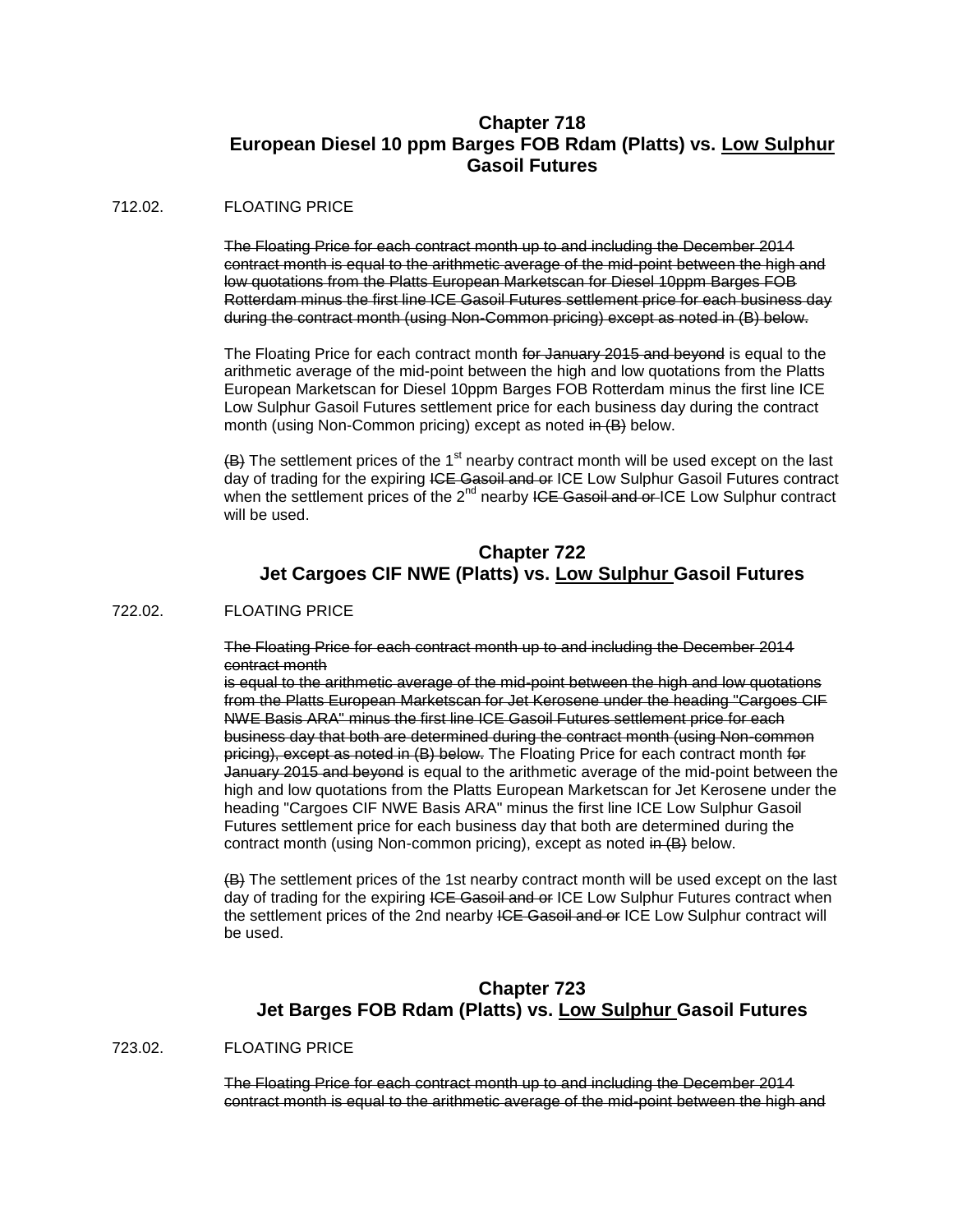low quotations from the Platts European Marketscan for Jet Kerosene under the heading "Barges FOB Rotterdam" minus the quotation for first line ICE Gasoil Futures average settlement price for each business day during the contract month (using Non-common pricing), except as noted in (B) below. The Floating Price for each contract month from the January 2015 contract and beyond is equal to the arithmetic average of the mid-point between the high and low quotations from the Platts European Marketscan for Jet Kerosene under the heading "Barges FOB Rotterdam" minus the quotation for first line ICE Low Sulphur Gasoil Futures average settlement price for each business day during the contract month (using Non-common pricing), except as noted in (B) below. (B) The settlement prices of the 1st nearby contract month will be used except on the last day of trading for the expiring ICE Gasoil or Low Sulphur Gasoil Futures contract when the settlement prices of the 2nd nearby ICE Gasoil or ICE Low Sulphur Gasoil contract will be used.

## **Chapter 724 Singapore Gasoil (Platts) vs. Low Sulphur Gasoil Futures**

#### 724.02. FLOATING PRICE

The Floating Price for each contract month up to and including the December 2014 contract month is equal to the arithmetic average of the mid-point between the high and low quotations from the Platts Asia-Pacific Marketscan for Singapore Physical Cargoes of Gasoil for each business day that it is determined minus the arithmetic average for first line ICE Gasoil Futures settlement price for each business day that it is determined during the contract month (using Non-common pricing). The Floating Price for each contract month for January 2015 and beyond is equal to the arithmetic average of the mid-point between the high and low quotations from the Platts Asia-Pacific Marketscan for Singapore Physical Cargoes of Gasoil for each business day that it is determined minus the arithmetic average for first line ICE Low Sulphur Gasoil Futures settlement price for each business day that it is determined during the contract month (using Noncommon pricing). For purposes of determining the Floating Price, the ICE Gasoil and or ICE Low Sulphur Gasoil Futures first nearby contract month settlement price will be converted each day to U.S. dollars and cents per barrel, rounded to the nearest cent. The conversion factor will be 7.45 barrels per metric ton.

(B) The settlement prices for the first nearby contract month will be used except on the last day of trading for the expiring ICE Gasoil and or ICE Low Sulphur Gasoil Futures contract when the settlement prices of the second nearby ICE Gasoil contract will be used.

## **Chapter 728 European Low Sulphur Gasoil Financial Futures**

### 728.02. FLOATING PRICE

The Floating Price for each contract month up to and including the December 2014 contract month is equal to the arithmetic average of the ICE Gasoil first nearby contract month settlement price for each business day that it is determined during the contract month, except as noted in (B) below. The Floating Price for each contract month for January 2015 and beyond is equal to the arithmetic average of the ICE Low Sulphur Gasoil first nearby contract month settlement price for each business day that it is determined during the contract month, except as noted in (B) below.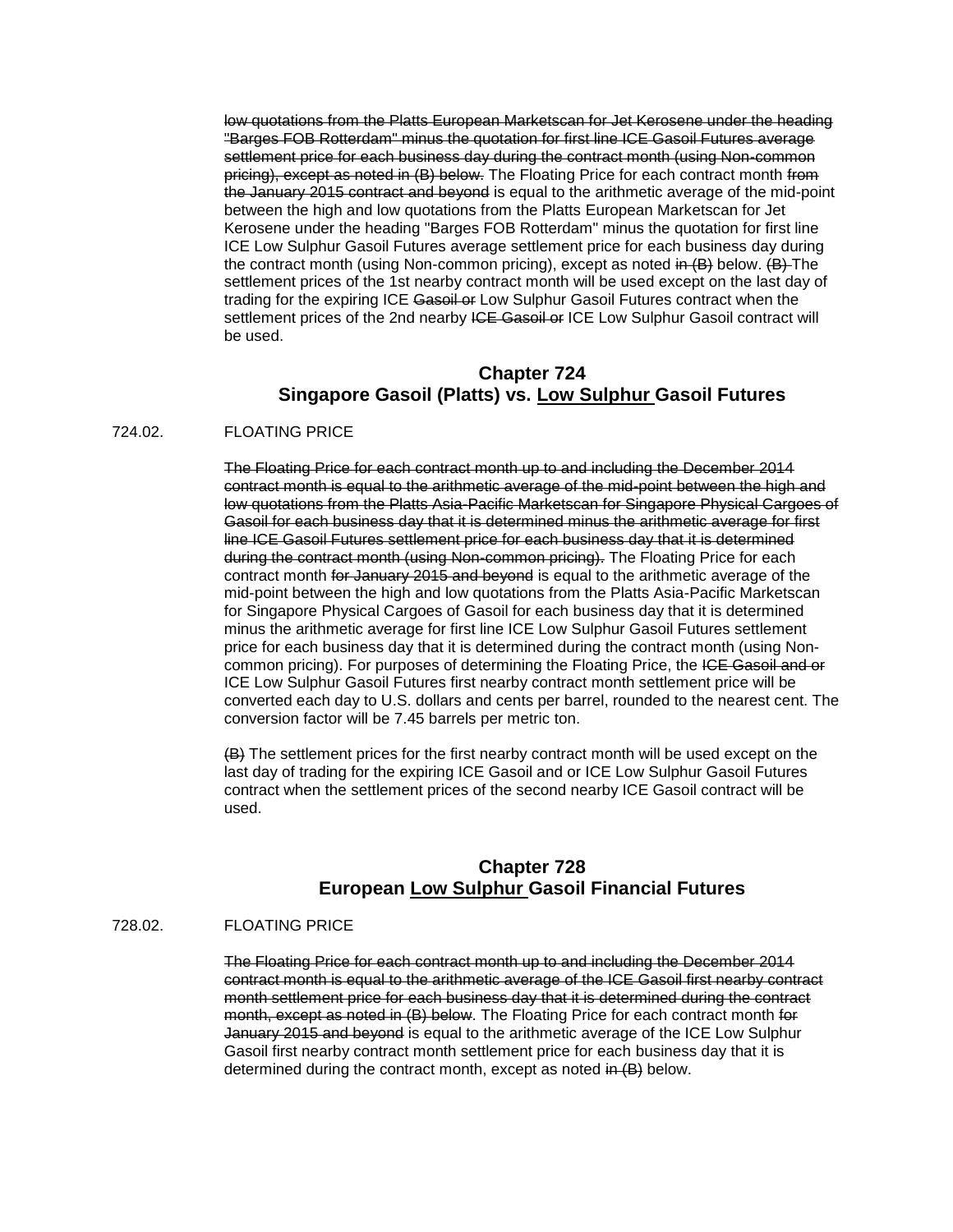(B) The settlement prices of the 1st nearby contract month will be used except on the last day of trading for the expiring ICE Gasoil and or ICE Low Sulphur Gasoil Futures contracts when the settlement prices of the 2nd nearby contracts will be used.

## **Chapter 737 Mini European Diesel 10 ppm Barges FOB Rdam (Platts) vs. Low Sulphur Gasoil Futures**

### 737.02. FLOATING PRICE

The Floating Price for each contract month up to and including the December 2014 contract month is equal to the arithmetic average of the mid-point between the high and low quotations from the Platts European Marketscan for Diesel 10PPM Barges FOB Rotterdam minus the first line ICE Gasoil Futures settlement price for each business day during the contract month (using non-common pricing), except as noted in (B) below. The Floating Price for each contract month for January 2015 and beyond is equal to the arithmetic average of the mid-point between the high and low quotations from the Platts European Marketscan for Diesel 10PPM Barges FOB Rotterdam minus the first line ICE Low Sulphur Gasoil Futures settlement price for each business day during the contract month (using non-common pricing), except as noted in (B) below.

(B) The settlement prices of the 1st nearby contract month will be used except on the last day of trading for the expiring ICE Gasoil or ICE Low Sulphur Gasoil Futures contract when the settlement prices of the 2nd nearby ICE Gasoil or ICE Low Sulphur Gasoil contract will be used.

## **Chapter 745 Mini Gasoil 0.1 Barges FOB Rdam (Platts) vs. Low Sulphur Gasoil Futures**

#### 745.02. FLOATING PRICE

The Floating Price for each contract month up to and including the December 2014 contract month is equal to the arithmetic average of the mid-point between the high and low quotations from the Platts European Marketscan for Gasoil 0.1% under the heading "Barges FOB Rotterdam" minus the first line ICE Gasoil Futures settlement price for each business day during the contract month (using non-common pricing), except as noted in (B) below. The Floating Price for each contract month from the January 2015 contract and beyond is equal to the arithmetic average of the mid-point between the high and low quotations from the Platts European Marketscan for Gasoil 0.1% under the heading "Barges FOB Rotterdam" minus the first line ICE Low Sulphur Gasoil Futures settlement price for each business day during the contract month (using non-common pricing), except as noted in (B) below.

(B) The settlement prices of the first nearby contract month will be used except on the last day of trading for the expiring ICE Gasoil or ICE Low Sulphur Gasoil Futures contract when the settlement prices of the second nearby ICE Gasoil or ICE Low Sulphur Gasoil contract will be used.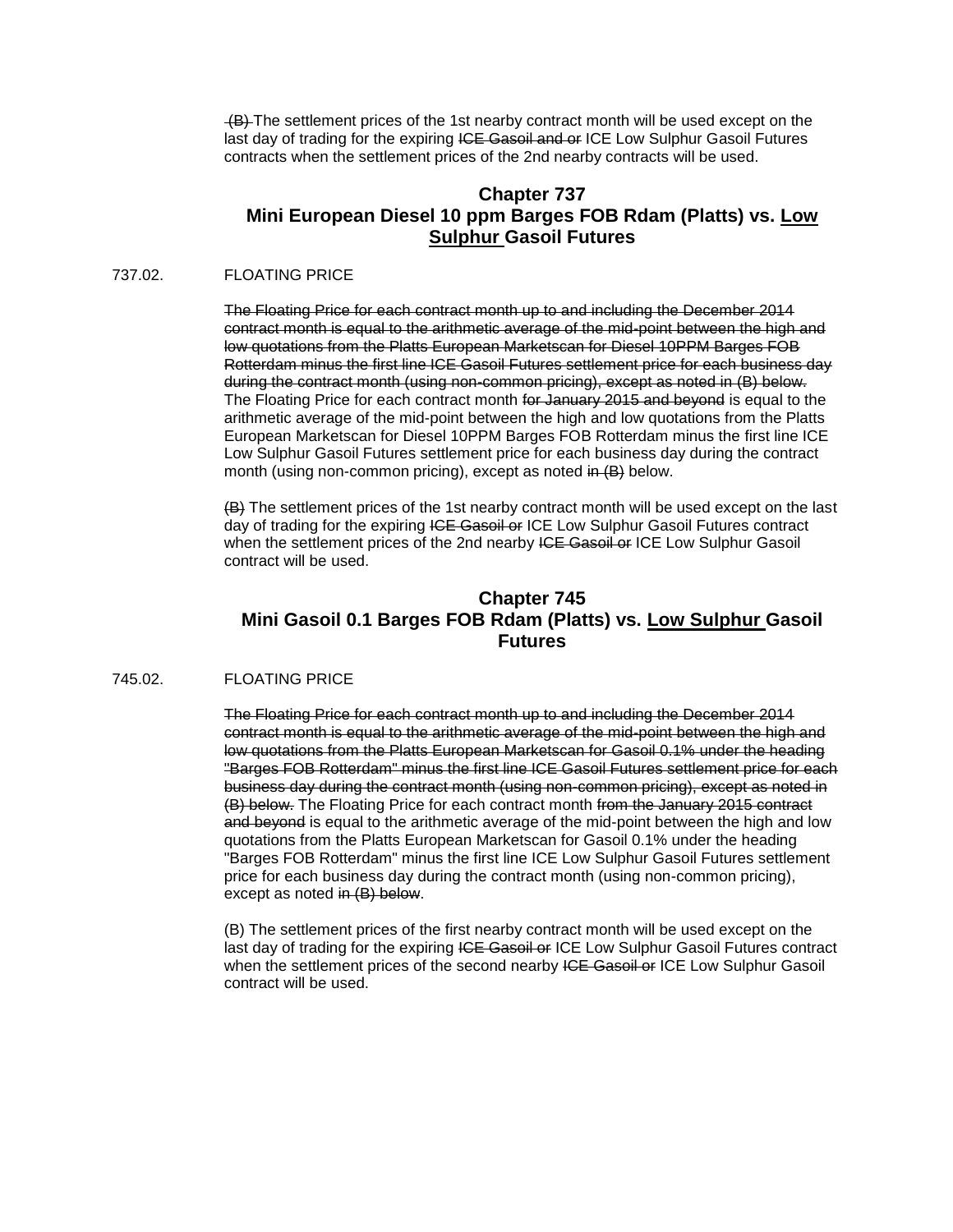### **Chapter 747 European-Style Low Sulphur Gasoil Option**

### 747.01. EXPIRATION OF EUROPEAN-STYLE **LOW SULPHUR** GASOIL OPTION

A European-Style **Low Sulphur** Gasoil Option contract on the Exchange shall expire at the close of trading four business days prior to the expiration of the underlying European **Low Sulphur** Gasoil Bullet **Future** Swap contract. The expiration date shall be announced prior to the listing of the option contract.

### 747.02. TRADING UNIT FOR EUROPEAN-STYLE **LOW SULPHUR** GASOIL OPTION

A European-Style **Low Sulphur** Gasoil Option is a Financially Settled Option. On expiration, the European-Style **Low Sulphur** Gasoil Call option will be financially settled by subtracting the strike price from the Settlement Price of the Underlying European **Low Sulphur** Gasoil Bullet **Future** Swap contract multiplied by 1,000 metric tons, or zero, whichever is greater. On expiration, the European- Style **Low Sulphur** Gasoil Put option will be financially settled by subtracting from the Settlement Price of the Underlying European **Low Sulphur** Gasoil Bullet **Future** Swap contract from the strike price multiplied by 1,000 metric tons, or zero, whichever is greater.

#### 747.03. TRADING MONTHS FOR EUROPEAN-STYLE **LOW SULPHUR** GASOIL OPTION

Trading in European-Style **Low Sulphur** Gasoil Option shall be conducted in the contract months as shall be determined by the Board of Directors. Trading shall commence on the day fixed by resolution of the Board of Directors.

### 747.04. HOURS OF TRADING IN EUROPEAN-STYLE **LOW SULPHUR** GASOIL OPTION

The hours of trading in European-Style **Low Sulphur** Gasoil Option on the Exchange shall be the same as the hours of trading for NYMEX Crude Oil Option contracts. All such trading shall take place on the trading floor of the Exchange within the hours prescribed by the Board.

#### 747.05. STRIKE PRICES FOR EUROPEAN-STYLE **LOW SULPHUR** GASOIL OPTION

(A)Trading shall be conducted for options with strike prices in increments as set forth below.

(B) On the first business day of trading in an option contract month, trading shall be at the following strike prices: (i) the previous day's settlement price for European **Low Sulphur**  Gasoil Bullet **Future** Swap contracts in the corresponding delivery month rounded off to the nearest five-dollar increment strike price unless such settlement price is precisely midway between two five dollar increment strike prices in which case it shall be rounded off to the lower five dollar increment strike price and (ii) the twenty five-dollar increment strike prices which are twenty increments higher than the strike price described in (i) of this Rule 713.05(B) and (iii) the twenty five-dollar increment strike prices which are twenty increments lower than the strike price described in (i) of this Rule 713.05(B). (C) Thereafter, on any business day prior to the expiration of the option: (i) new consecutive five dollar increment striking prices for both puts and calls will be added such that at all times there will be at least twenty five-dollar increment strike prices above and below the at-the-money strike price available for trading in all options contract months. (D) Notwithstanding the provisions of subsections (A) through (C) of this Rule, if the Board determines that trading in European-Style **Low Sulphur** Gasoil options will be facilitated thereby, the Board may, by resolution, change the increments between strike prices, the number of strike prices which shall be traded on the first day in any new option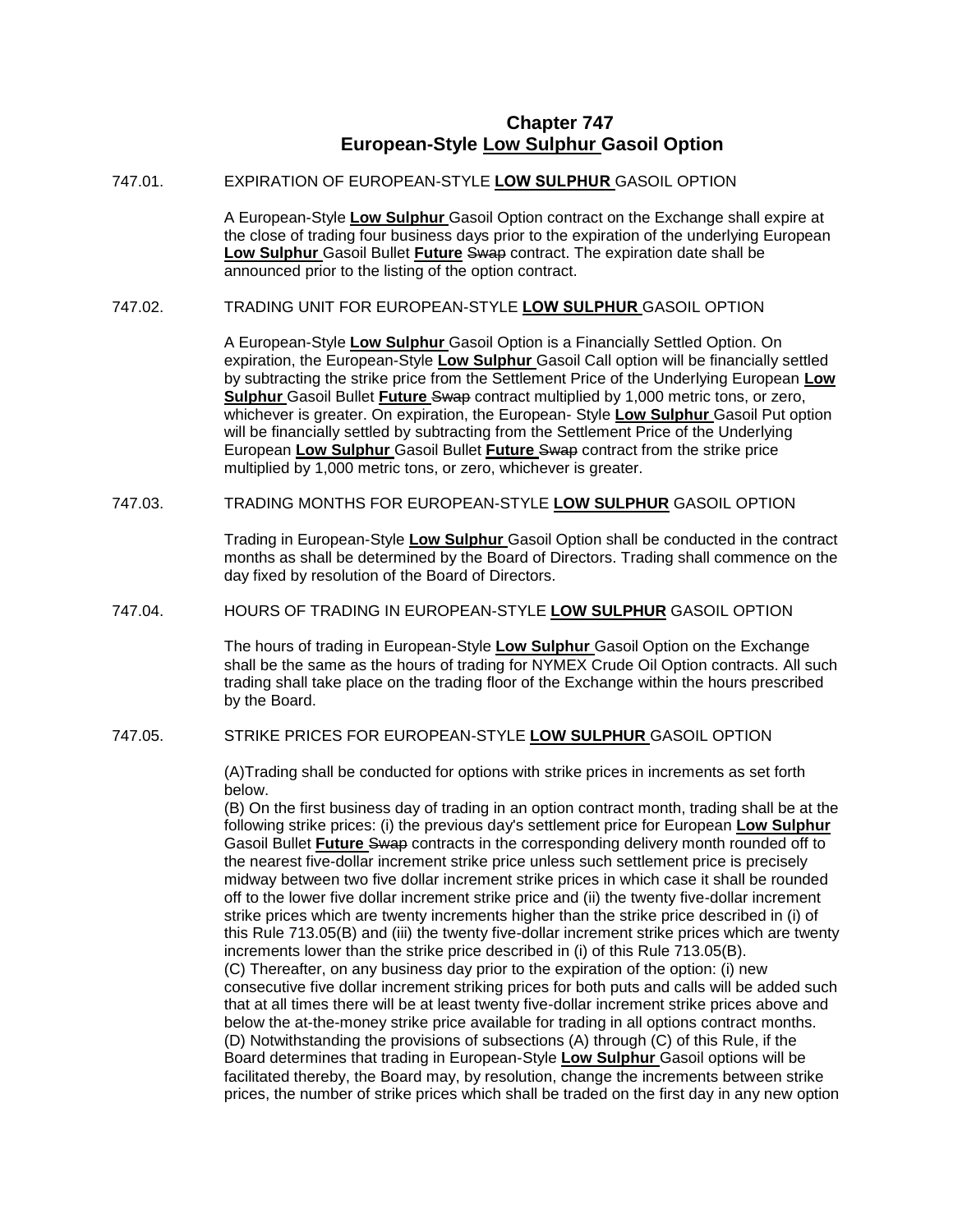contract month, the number of new strike prices which will be introduced on each business day or the period preceding the expiration of a European-Style **Low Sulphur**  Gasoil option in which no new strike prices may be introduced

### 747.06. PRICES IN EUROPEAN-STYLE **LOW SULPHUR** GASOIL OPTIONS

Prices shall be quoted in dollars and cents per metric ton. The minimum price increment will be \$.01 per metric ton. A cabinet trade may occur at a price of \$0.001 per metric ton, or \$1.00 per a contract.

### 747.07. ABSENCE OF PRICE FLUCTUATION LIMITATIONS FOR EUROPEAN-STYLE **LOW SULPHUR** GASOIL OPTION

Trading in European-Style **Low Sulphur** Gasoil Options contracts shall not be subject to price fluctuation limitations.

## **Chapter 748 Low Sulphur Gasoil Average Price Option**

### **748.01. EXPIRATION OF LOW SULPHUR GASOIL AVERAGE PRICE OPTION CONTRACTS**

A **Low Sulphur** Gasoil Average Price Option on the Exchange shall expire at the close of trading on the last business day of the calendar month. The expiration date shall be announced prior to the listing of the option contract.

### **748.02. TRADING UNIT FOR LOW SULPHUR GASOIL AVERAGE PRICE OPTION CONTRACTS**

A **Low Sulphur** Gasoil Average Price Option is a cash settled option. On expiration, a **Low Sulphur** Gasoil average price call option traded on the Exchange represents the differential between the underlying European **Low Sulphur** Gasoil (ICE) **Financial** Calendar Swap Futures contract (**Commodity code GX, Rulebook Chapter 728)** less the strike price multiplied by 1,000 metric tons, or zero whichever is greater. On expiration, a **Low Sulphur** Gasoil average price put option represents the differential between the strike price and the settlement price of the European **Low Sulphur** Gasoil (ICE) **Financial** Calendar Swap Futures (**Commodity code GX, Rulebook Chapter 728)** multiplied by 1,000 metric tons, or zero whichever is greater.

748.03. TRADING MONTHS FOR LOW SULPHUR GASOIL AVERAGE PRICE OPTION CONTRACTS

> Trading in **Low Sulphur** Gasoil Average Price Option Contracts shall be conducted in the months as shall be determined by the Board of Directors (the "Board"). Trading shall commence on the day fixed by the resolution of the Board.

748.04. HOURS OF TRADING IN LOW SULPHUR GASOIL AVERAGE PRICE OPTION CONTRACTS

> The hours of trading in **Low Sulphur** Gasoil Average Price Option contracts shall be the same as the hours of trading in NYMEX Crude Oil Options contracts. All such trading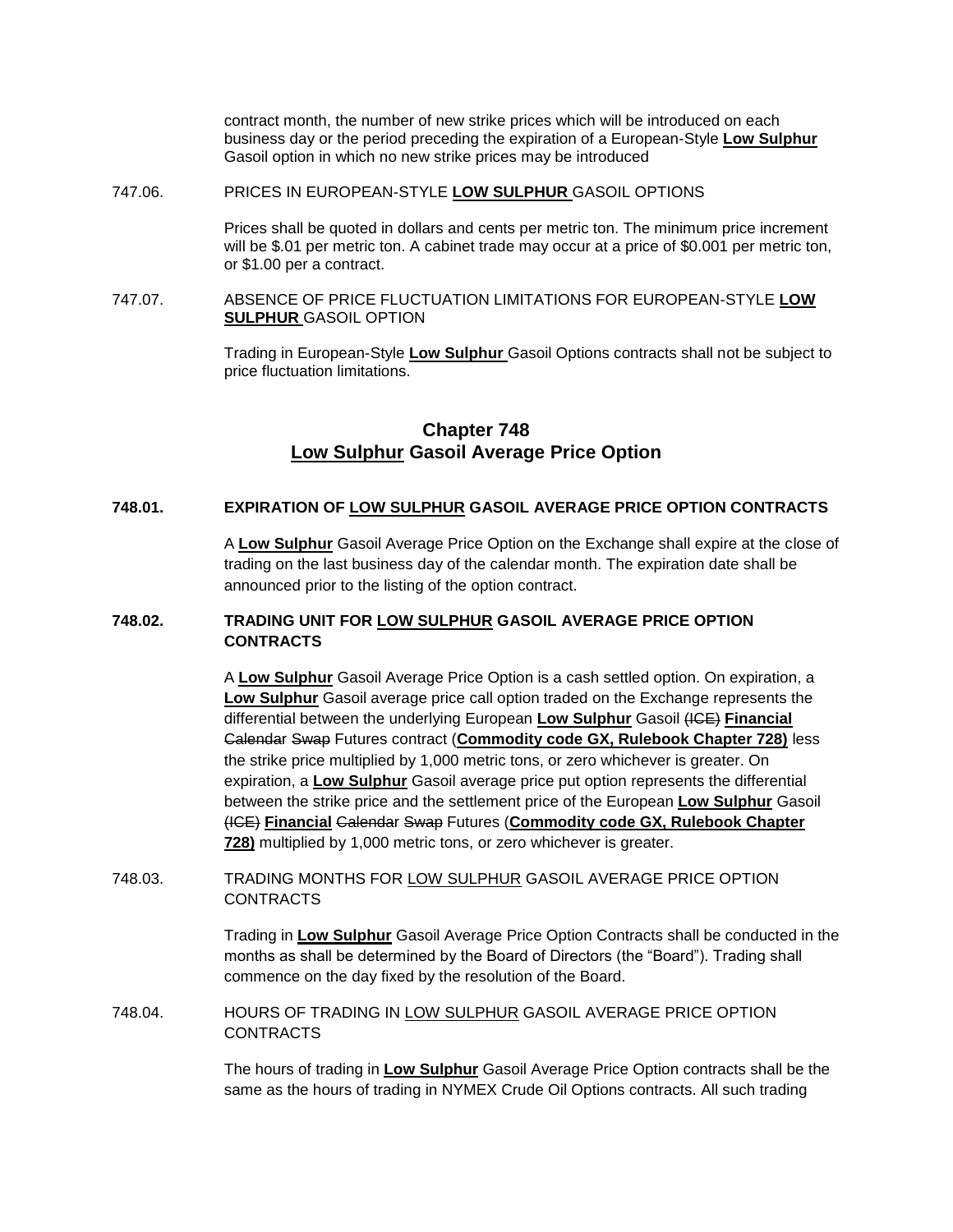shall take place on the trading floor of the Exchange within the hours prescribed by the Board.

### 748.05. STRIKE PRICES FOR **LOW SULPHUR** GASOIL AVERAGE PRICE OPTION CONTRACTS

(A) Trading shall be conducted for options with strike prices in increments as set forth below.

(B) On the first business day of trading in an option contract month, trading shall be at the following strike prices: (i) the previous day's settlement price for European **Low Sulphur** Gasoil (ICE) **Financial** Calendar Swap Futures contracts in the corresponding delivery month rounded off to the nearest fifty-cent increment strike price unless such settlement price is precisely midway between two one dollar increment strike prices in which case it shall be rounded off to the lower fifty-cent increment strike price and (ii) the fifty-cent increment strike prices which are twenty increments higher than the strike price described in (i) of this Rule 715.05(B) and (iii) the fifty-cent strike prices which are twenty increments lower than the strike price described in (i) of this Rule 715.05(B).

(C) Thereafter, on any business day prior to the expiration of the option (i) new consecutive five dollar increment striking prices for both puts and calls will be added such that at all times there will be at least twenty fifty-cent increment strike prices above and below the at-the-money strike price available for trading in all options contract months.

(D) Notwithstanding the provisions of subsections (A) through (C) of this Rule, if the Board determines that trading in **Low Sulphur** Gasoil Average Price options will be facilitated thereby, the Board may, by resolution, change the increments between strike prices, the number of strike prices which shall be traded on the first day in any new option contract month, the number of new strike prices which will be introduced on each business day or the period preceding the expiration of a **Low Sulphur** Gasoil Average Price option in which no new strike prices may be introduced.

### 748.06. PRICES IN **LOW SULPHUR** GASOIL AVERAGE PRICE CONTRACTS

Prices shall be quoted in dollars and cents per metric ton. The minimum price increment will be \$0.001 per metric ton. A cabinet trade may occur at a price of \$.001 per metric ton, or \$1.00 per contract.

748.07. ABSENCE OF PRICE FLUCTUATION LIMITATIONS FOR **LOW SULPHUR** GASOIL AVERAGE PRICE OPTION CONTRACTS

> Trading in **Low Sulphur** Gasoil Average Price Option contracts shall not be subject to price fluctuation limitations.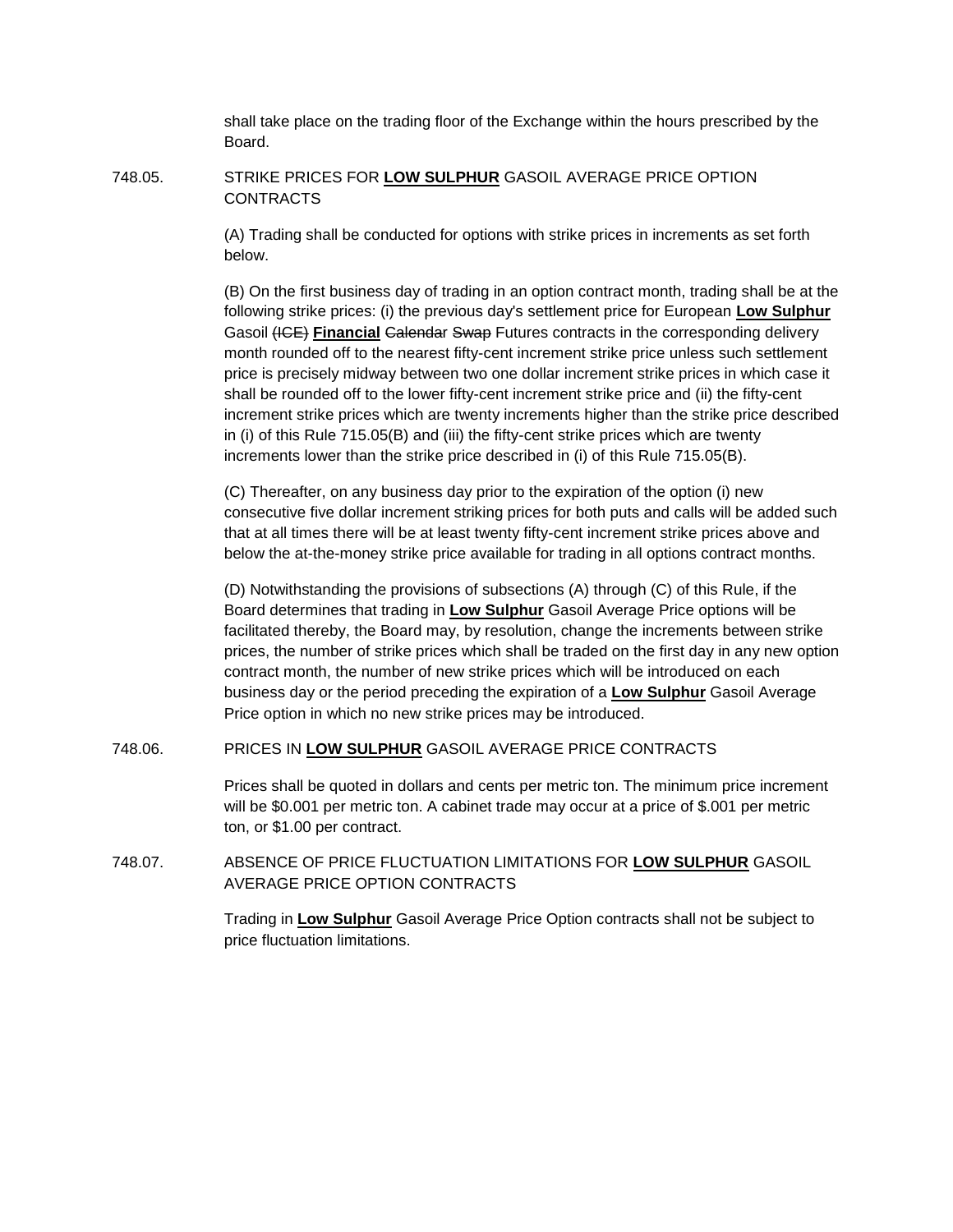## **Chapter 1056 Low Sulphur Gasoil (Euro Denominated) Financial Futures**

### 1056.02. FLOATING PRICE

The Floating Price for each contract month up to and including the December 2014 contract month is equal to the arithmetic average of the ICE Gasoil first nearby contract month settlement price for each business day that it is determined during the contract month, except as noted in (B) below. The Floating Price shall be converted into Euros and Euro cents using the arithmetic average of the daily European Central Bank Euro/US Dollar foreign exchange reference rate. The Floating Price for each contract month for January 2015 and beyond is equal to the arithmetic average of the ICE Low Sulphur Gasoil first nearby contract month settlement price for each business day that it is determined during the contract month, except as noted in (B) below. The Floating Price shall be converted into Euros and Euro cents using the arithmetic average of the daily European Central Bank Euro/US Dollar foreign exchange reference rate.

(B) The settlement prices of the 1st nearby contract month will be used except on the last day of trading for the expiring ICE Gasoil or Low Sulphur Gasoil Futures contracts when the settlement prices of the 2nd nearby ICE Gasoil or ICE Low Sulphur Gasoil Futures contracts will be used.

## **Chapter 1059 Mini ULSD 10ppm Cargoes CIF NWE (Platts) vs. Low Sulphur Gasoil (Euro Denominated) Futures**

### 1059.02. FLOATING PRICE

The Floating Price for each contract month is equal to the arithmetic average of the midpoint between the high and low quotations from the Platts European Marketscan for ULSD10ppm under the heading "Cargoes CIF NWE Basis ARA" minus the first line ICE **Low Sulphur** Gasoil Futures settlement price for each business day during the contract month (using Non-common pricing), except as noted in (A) below.

The Floating Price shall be converted into Euros and Euro cents using the arithmetic average of the daily European Central Bank Euro/US Dollar foreign exchange reference rate.

(A) The settlement prices of the 1st nearby ICE **Low Sulphur** Gasoil Futures contract month will be used except on the last day of trading for the expiring ICE **Low Sulphur** Gasoil Futures contract when the settlement prices of the 2nd nearby ICE **Low Sulphur** Gasoil Futures contract will be used.

## **Chapter 1060 Mini Gasoil 0.1 Cargoes CIF NWE (Platts) vs. Low Sulphur Gasoil (Euro Denominated) Futures**

#### 1060.02. FLOATING PRICE

The Floating Price for each contract month up to and including the December 2014 contract month is equal to the arithmetic average of the mid-point between the high and low quotations from the Platts European Marketscan for Gasoil 0.1% under the heading "Cargoes CIF NWE Basis ARA" minus the first line ICE Gasoil Futures settlement price for each business day during the contract month (using Non-common pricing), except as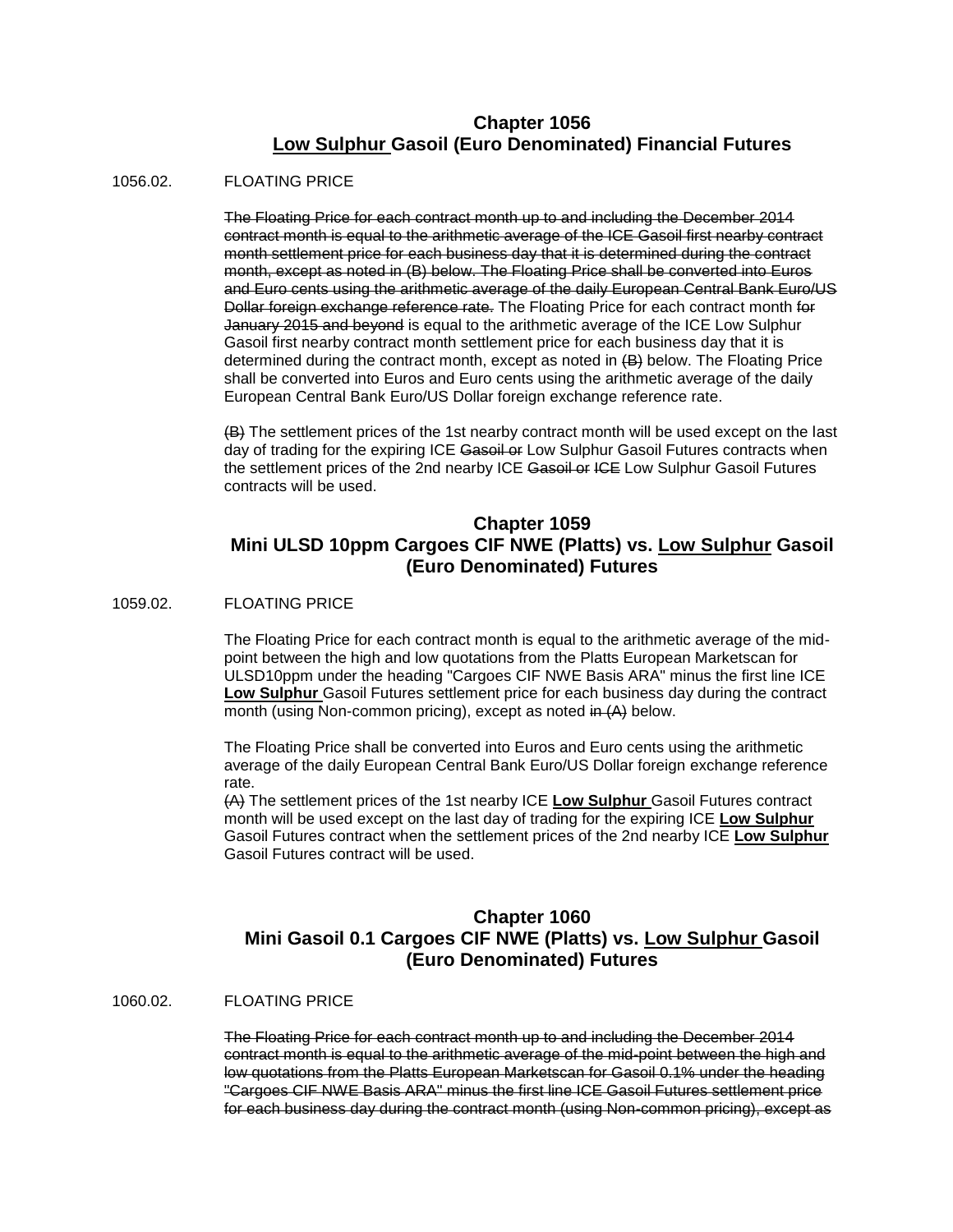noted in (A) below. The Floating Price shall be converted into Euros and Euro cents using the arithmetic average of the daily European Central Bank Euro/US Dollar foreign exchange reference rate. The Floating Price for each contract month for January 2015 and beyond is equal to the arithmetic average of the mid-point between the high and low quotations from the Platts European Marketscan for Gasoil 0.1% under the heading "Cargoes CIF NWE Basis ARA" minus the first line ICE Gasoil Futures settlement price for each business day during the contract month (using Non-common pricing), except as noted in (A) below. The Floating Price shall be converted into Euros and Euro cents using the arithmetic average of the daily European Central Bank Euro/US Dollar foreign exchange reference rate.

(A) The settlement prices of the 1st nearby ICE Gasoil or ICE Low Sulphur Gasoil Futures contract month will be used except on the last day of trading for the expiring ICE Gasoil or ICE Low Sulphur Gasoil Futures contract when the settlement prices of the 2nd ICE Gasoil or ICE Low Sulphur Gasoil Futures nearby contract will be used.

## **Chapter 1148 FAME 0 Biodiesel FOB Rdam (Argus) (RED Compliant) vs. Low Sulphur Gasoil Futures**

### 1148101. CONTRACT SPECIFICATIONS

The Floating Price for each contract month up to and including the December 2014 contract month s equal to the arithmetic average of the mid-point of the bid and ask quotations from Argus Biofuels publication for FAME 0 under the heading "RED Compliant FAME 0 fob Rotterdam" for each business day that such quotation is determined during the contract month minus the arithmetic average of the ICE Gasoil Futures first nearby contract month settlement price for each business day that it is determined during the contract month, except as noted below. The Floating Price for each contract month for January 2015 and beyond is equal to the arithmetic average of the mid-point of the bid and ask quotations from Argus Biofuels publication for FAME 0 under the heading "RED Compliant FAME 0 fob Rotterdam" for each business day that such quotation is determined during the contract month minus the arithmetic average of the ICE Low Sulphur Gasoil Futures first nearby contract month settlement price for each business day that it is determined during the contract month, except as noted below.

The settlement price of the 1st nearby ICE Gasoil and or ICE Low Sulphur Gasoil Futures contract month will be used except on the last day of trading for the expiring ICE Gasoil and or ICE Low Sulphur Gasoil Futures contract when the settlement price of the 2nd nearby ICE Gasoil and or ICE Low Sulphur Gasoil Futures contract month will be used. The Floating Price is calculated using the non-common pricing convention. In calculating the spread differential, the monthly average for each component leg of the spread shall be calculated by using all trading days in the month for each component leg of the spread, followed by the calculation of the spread differential between the two averages.

#### **1148102.D. Position Limits and Position Accountability**

For purposes of calculating compliance with position limits, each contract will be aggregated with positions held in FAME 0 Biodiesel (Argus) fob Rdam (RED Compliant) Swap futures and European **Low Sulphur** Gasoil (ICE) Swap futures. Each position in the contract will be calculated as a single position in the FAME 0 Biodiesel (Argus) fob Rdam (RED Compliant) Swap-futures contract and one-tenth of a single position in the European **Low Sulphur** Gasoil (ICE) Swap futures contract. For purposes of position limits and position accountability levels, contracts shall diminish ratably as the contract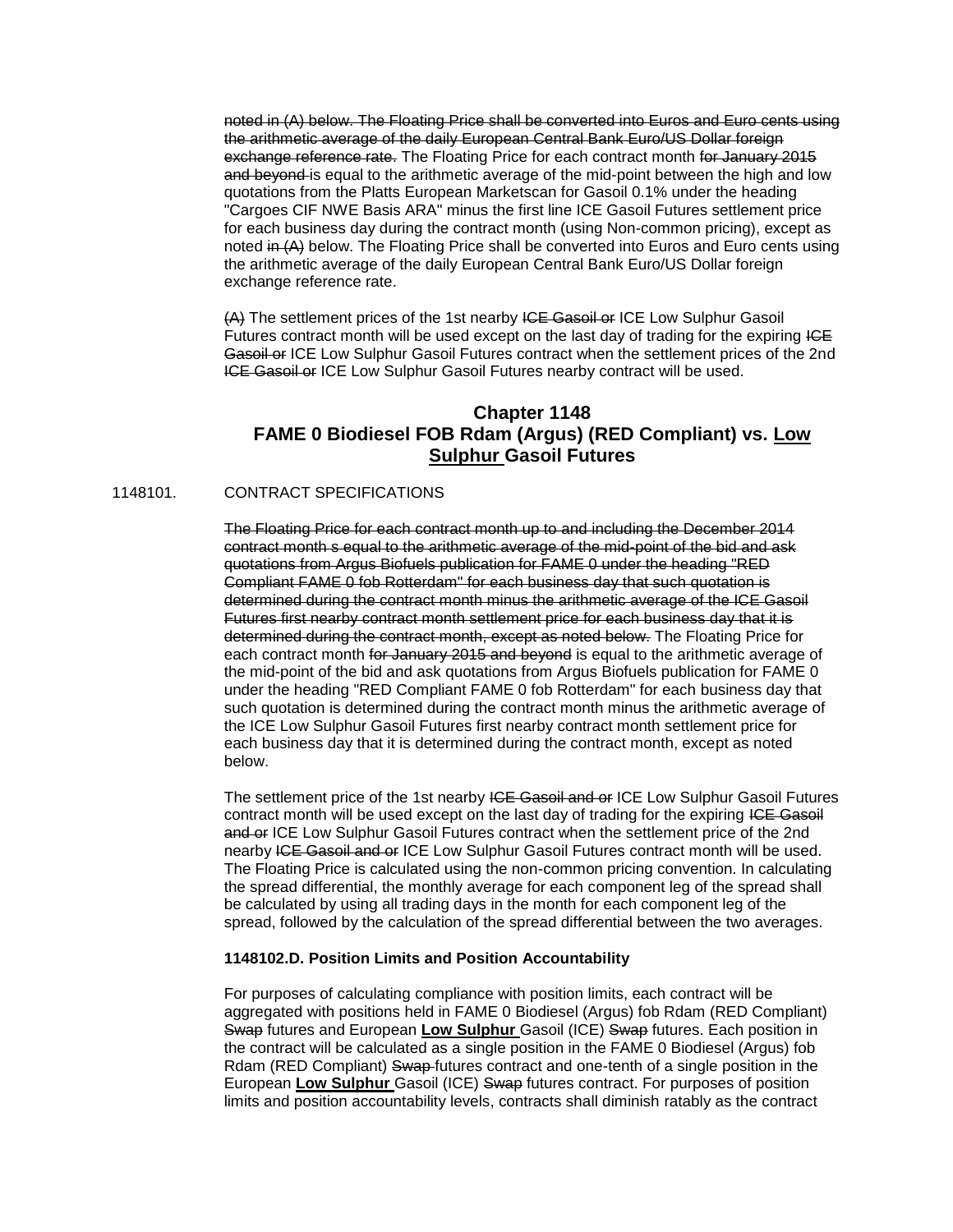month progresses toward month end. In accordance with Rule 559, no person shall own or control positions in excess of 500 (FAME 0 Biodiesel (Argus) fob Rdam (RED Compliant) Swap futures)/1,000 (European **Low Sulphur** Gasoil (ICE) Swap futures) contracts net long or net short in the spot month. In accordance with Rule 560:

- 1. the all-months accountability level shall be 5,000 (FAME 0 Biodiesel (Argus) fob Rdam (RED Compliant) Swap futures)/7,000 (European **Low Sulphur** Gasoil (ICE) Swap futures) contracts net long or net short in all months combined;
- 2. the any-one month accountability level shall be 2,500 (FAME 0 Biodiesel (Argus) fob Rdam (RED Compliant) Swap futures)/7,000 (European **Low Sulphur** Gasoil (ICE) Swap futures) contracts net long or net short in any single contract month excluding the spot month.

## **Chapter 1150 RME Biodiesel FOB Rdam (Argus) (RED Compliant) vs. Low Sulphur Gasoil Futures RME Biodiesel (Argus) fob Rdam (RED Compliant) vs. ICE Gasoil Spread Swap Futures**

### 1150101. CONTRACT SPECIFICATIONS

The Floating Price for each contract month up to and including the December 2014 contract month is equal to the arithmetic average of the mid-point of the bid and ask quotations from Argus Biofuels publication for RME under the heading "RED Compliant Rapeseed OME fob Rotterdam" for each business day that such quotation is determined during the contract month minus the arithmetic average of the ICE Gasoil Futures first nearby contract month settlement price for each business day that it is determined during the contract month, except as noted below. The Floating Price for each contract month for January 2015 and beyond is equal to the arithmetic average of the mid-point of the bid and ask quotations from Argus Biofuels publication for RME under the heading "RED Compliant Rapeseed OME fob Rotterdam" for each business day that such quotation is determined during the contract month minus the arithmetic average of the ICE Low Sulphur Gasoil Futures first nearby contract month settlement price for each business day that it is determined during the contract month, except as noted below.

The settlement price of the 1st nearby ICE Gasoil and or ICE Low Sulphur Gasoil Futures contract month will be used except on the last day of trading for the expiring ICE Gasoil and or ICE Low Sulphur Gasoil Futures contract when the settlement price of the 2nd nearby ICE Gasoil and or ICE Low Sulphur Gasoil Futures contract will be used. The Floating Price is calculated using the non-common pricing convention. In calculating the spread differential, the monthly average for each component leg of the spread shall be calculated by using all trading days in the month for each component leg of the spread, followed by the calculation of the spread differential between the two averages.

#### **1150102.D. Position Limits and Position Accountability**

For purposes of calculating compliance with position limits, each contract will be aggregated with positions held in RME Biodiesel (Argus) fob Rdam (RED Compliant) Swap futures and European **Low Sulphur** Gasoil (ICE) Swap futures. Each position in the contract will be calculated as a single position in the RME Biodiesel (Argus) fob Rdam (RED Compliant) Swap futures contract and one-tenth of a single position in the European **Low Sulphur** Gasoil (ICE) Swap futures contract. For purposes of position limits and position accountability levels, contracts shall diminish ratably as the contract